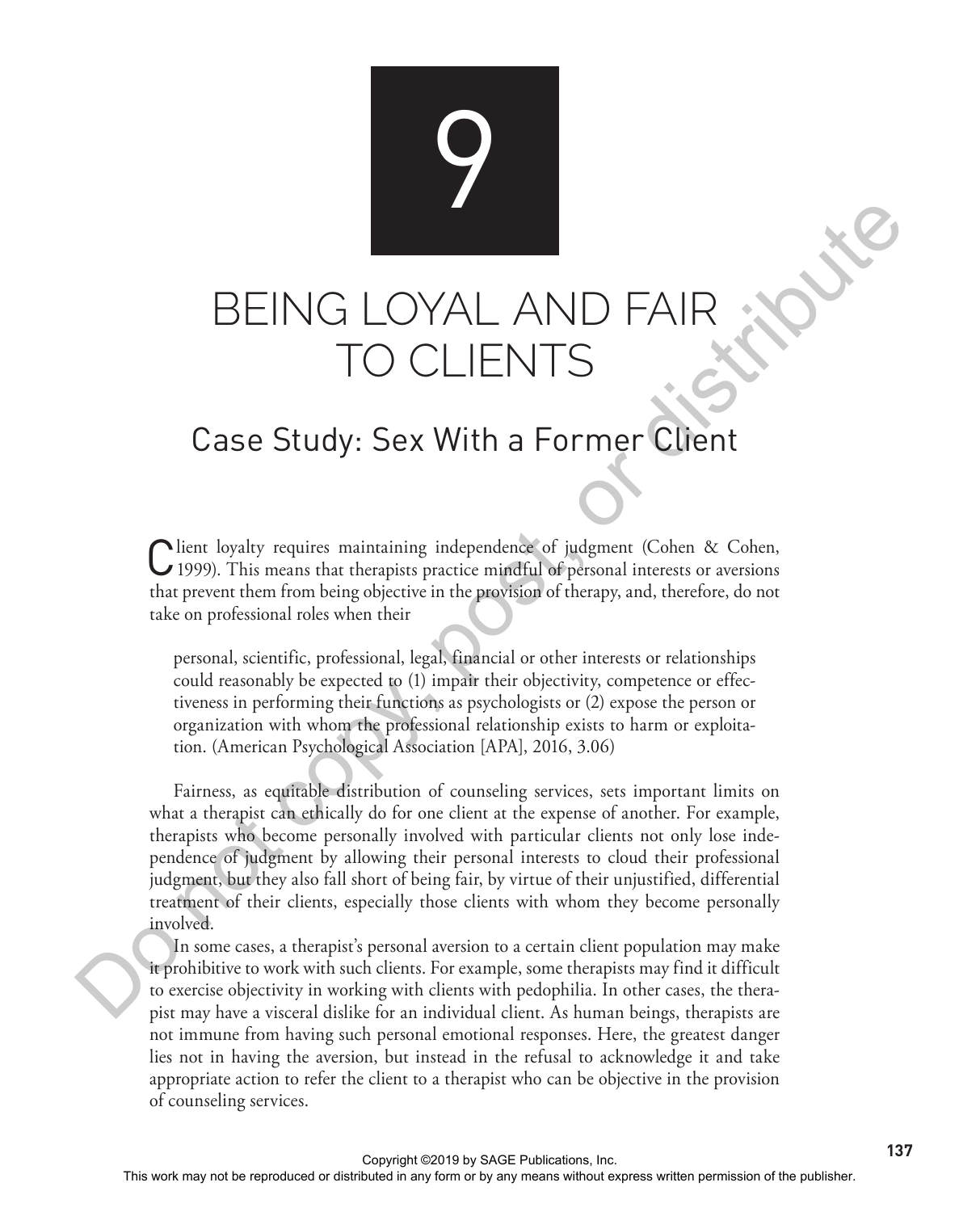### CONFLICTS OF INTEREST

Independence of judgment can be compromised when a therapist has a *conflict of interest*. Such conflicts exist when therapists have one or more interests that place a strain on their ability to remain objective in the provision of competent counseling services (Davis, 1982). For example, a therapist may have a conflict of interest if the therapist's interest in continuing to receive payment from the client (say due to financial difficulties) inclines the therapist to keep the client in therapy longer than necessary.

Conflicts of interest can be actual or apparent. A therapist has an *apparent* conflict of interest when the client perceives the therapist to have a conflict of interest even if she actually does not. For example, an agnostic therapist who is counseling a religious client may not have any personal problem counseling a believer; however, the client may perceive the therapist to have such a problem. In this case, the appearance of a conflict can be just as problematic, in the provision of effective counseling services, than that of an actual conflict of interest, and, as such, may be just cause for referring the client to another therapist who does not have a real or apparent conflict of interest related to counseling the client.

#### **Dual or Multiple Role Relationships**

Conflicts of interest, real or apparent, often arise in the context of *dual or multiple role relationships* (APA, 2016, 3.05.a; National Association of Social Workers [NASW], 2017, 1.06). A dual role relationship exists when a therapist has *exactly one additional relationship*, such as a business or social relationship, with a client or someone closely associated with the client; for example, when a therapist becomes a friend of a current or former client, or of the client's close friend or partner. A multiple role relationship exists when a therapist has *one or more additional relationships* with a client or someone closely associated with the client; for example, when a therapist is a business associate of the client's close friend and a fellow parishioner of the client. their addition of the reproduced or distributed in a provident of competent counterfact permission of the reproduced or distributed in the publisher of the copyriginal contributed in the computer of the publisher of the p

Multiple or dual role relationships may occur *simultaneously* or *consecutively* (NASW, 2017, 1.06[c]). The former type of relationship exists when two or more roles are assumed or ongoing at the same time. For example, such a relationship exists when the instructor of a student is also simultaneously the student's therapist, or when a therapist is having a sexual relationship with a current client. In contrast, consecutive multiple or dual role relationships exist when the roles occur consecutively, that is, one after the other. Such a relationship would exist if an instructor who also counsels takes on a former student as a client. A therapist who begins a sexual relationship after the therapy has terminated would also assume a consecutive dual role relationship.

As emphasized in this book, constructive client change can occur within the therapeutic relationship only if clients can trust their therapists. While healthy therapist-client relationships empower clients to make their own decisions, they are, by their nature, *fiduciary* relationships, that is, ones founded on trust (Bayles, 1989). As discussed in Chapter 2, the trust-based character of the relationship provides the climate under which client empowerment thrives. As an essential part of this fiduciary climate, clients must trust their therapists to apply, with undivided devotion, their professional expertise (knowledge and skills) to facilitate constructive client change rather than to advance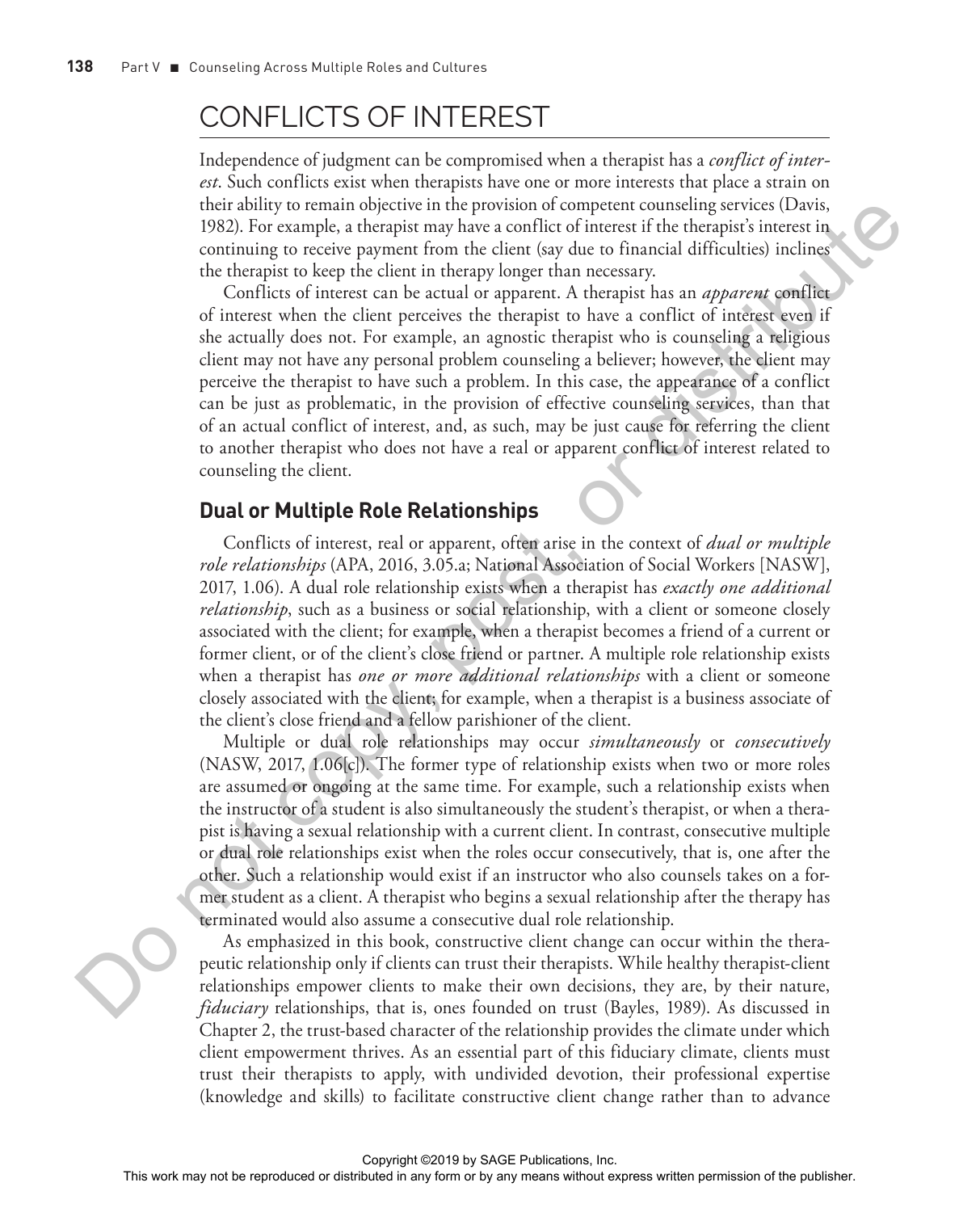personal self-interest through client manipulation and deception. Consequently, any dual or multiple role relationship (simultaneous or consecutive) involving even the appearance of conflict of interest can potentially undermine this sacred bond of trust. As such, therapists should avoid such relationships inasmuch as there is risk of exploitation or harm to clients or former clients (Kitchener, 1988; NASW, 2017, 1.06[c]).

Dual role relationships are also problematic to the extent that role expectations conflict or compete (Kitchener, 1988). For example, business associates expect that transactions be mutually beneficial wherein clients expect their therapists to act in ways that promote clients' welfare, not their own. Similarly, friends are mutually self-interested; and students expect their teachers to be objective in assigning grades, whereas clients expect their therapists to be concerned about their emotional welfare. So the expectations in a teacher-student relationship or that of friends diverge greatly from that of a therapist-client relationship. In general, "the greater the incompatibility of expectations is, the greater the role strain for the individual in the role" (Kitchener, 1988, p. 218).

#### **Dual or Multiple Role Relationships in Rural Communities**

Some dual or multiple role relationships may not easily be avoided, however. For example, in rural areas where there is only one psychologist serving the community at large, there is strong probability that the psychologist may assume multiple dual role relationships with others in the community. Thus, the psychologist may buy his groceries from the owner of the town market who happens to attend the same church as the psychologist. In such a case, it may not be feasible, in a practical sense, to avoid such multiple role relationships when the grocer is also the psychologist's client. Where such conditions arise, the therapist should mitigate factors that may potentially contribute to client harm. This would include avoiding overlap of interaction as much as possible (e.g., not going to a social function if it could be avoided) and making a concerted effort on the part of both the client and the therapist to keep the expectations of each role separate (e.g., not expecting a client teacher to give one's child special treatment). Accordingly, it is important that the therapist discuss with the client such relationship boundaries at the inception of therapy as part of the informed consent agreement and reinforce this understanding throughout the counseling process (Burgard, 2013). Thus, the repression of the rest may not be reproduced or the reproduced or any form or between the results with the results with the results of the results were controlled in the results with the results with a results w

#### **Nonelective Dual or Multiple Role Relationships**

Dual or multiple role relationships may also be *nonelective*; that is, therapists may not intentionally choose to take them on. Instead, the additional relationships may arise as a result of the unforeseen actions of others or by unanticipated changes in circumstances. For example, a therapist who teaches may have a client sign up for one of his classes, thereby placing the therapist in the precarious situation of counseling a current student. Or a therapist whose child attends elementary school might be counseling a client who ends up being the therapist's child's teacher. Or a therapist might counsel a client whose child ends up becoming best friends with the therapist's child. While, in such nonelective cases, it may not have been the therapists' wish to end up in such relationships, the therapists ordinarily still have the power to terminate the therapy (except for unusual cases such as judge-ordered counseling) and refer the client to a therapist who does not have any known conflicts of interest. Further, the therapist can also take precautions against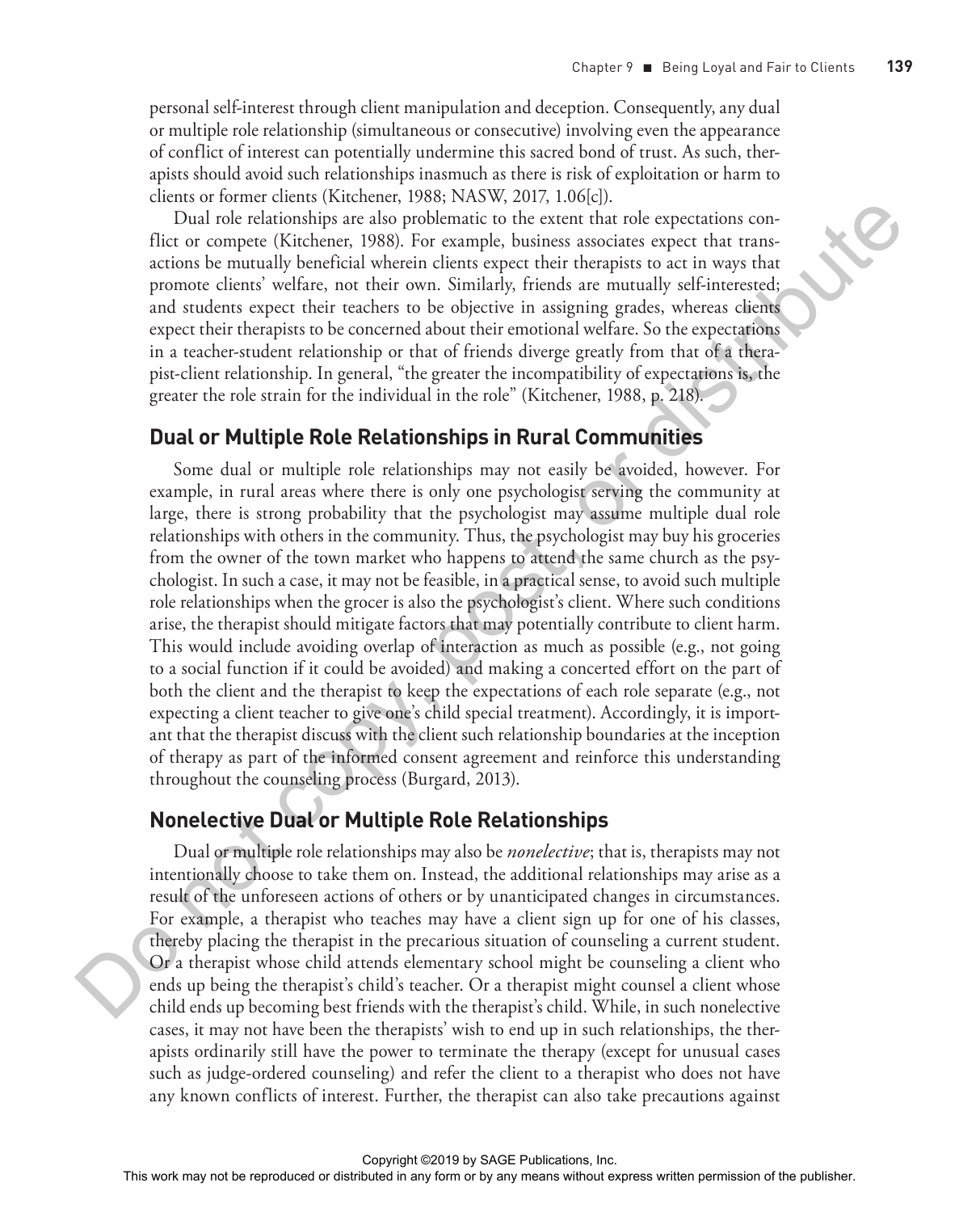ending up in such relationships. For example, the therapist who has reason to believe that a prospective client may be poised to take one of his classes can choose not to accept this individual as her client, or she can inform the prospective client in advance that it is not her policy to counsel students. Indeed, where there are conditions ripe for such potential conflicts of interest, therapists can act proactively by including a disclaimer (e.g., not counseling students, or not counseling clients with close familial connections to the therapist) as part of the client's informed consent.

#### **Sexual Relationships**

Among the most harmful relationships are ones involving sex with current or former clients. Clearly, the role expectations of a sex partner seeking sexual gratification are incompatible with that of a therapist, and the potential for loss of objectivity or independence of judgment is therefore extremely high. Yet, notwithstanding that such relationships are avoidable (unlike some arising as a result of living and practicing in a small rural community, for instance), the most frequent professional liability allegations made against counselors involve inappropriate sexual relationships with their clients or the partners or family members of their clients (CNA & HPSA, 2014). The following case illustrates the serious danger of conflicts of interest, competing or incompatible expectations, loss of independence of judgment, client manipulation, and harm generated by a therapist's succumbing to sexual attraction. counted in the control or the reproduced or distributed in any field or the publisher or the publisher or distributed in any form or by any means we are the publisher. Scaly, the rise expression of a see partner scaling s

# A CASE OF SEXUAL ATTRACTION TO A CLIENT

George Langston, LCSW, in the state of Florida, was seeing Antonio Carlson for depression. Antonio's partner, Karl, had passed away 2 years prior from metastatic liver cancer. Previously, a well-regarded fashion designer, Antonio had refused to move on with his life. Living a solitary lifestyle, he was unwilling to return to the work for which he once harbored strong passion. Nor was he willing to date or engage in other social activities. Most of his "friends," who were more interested in his celebrity and wealth than in him personally, had since abandoned him. His younger sister, Gina, was the only one with whom Antonio kept in contact, and it was she who convinced him to seek counseling with George Langston, a close friend of Gina.

After about 2 months of therapy, Antonio began to open up to Langston about pervasive personal issues in his life: his struggle with being gay in a homophobic world, being rejected by his parents, intimate details of his relationship with Karl, and how Karl had inspired him to pursue his dream of becoming a fashion designer. Antonio talked about how the two would meet each day for lunch at an outdoor café called the Gemini, where he said he made contact with his muse.

As Antonio began to speak freely, Langston resonated with Antonio's life story, which reawakened his own unresolved painful feelings: his parent's refusal to accept that he was gay, his personal struggle with coming out, and his recent breakup with a man whom he deeply loved. This similar history and set of feelings formed a deepening emotional bond between the two, which eventually turned into reciprocal sexual attraction. Here there was ongoing transference and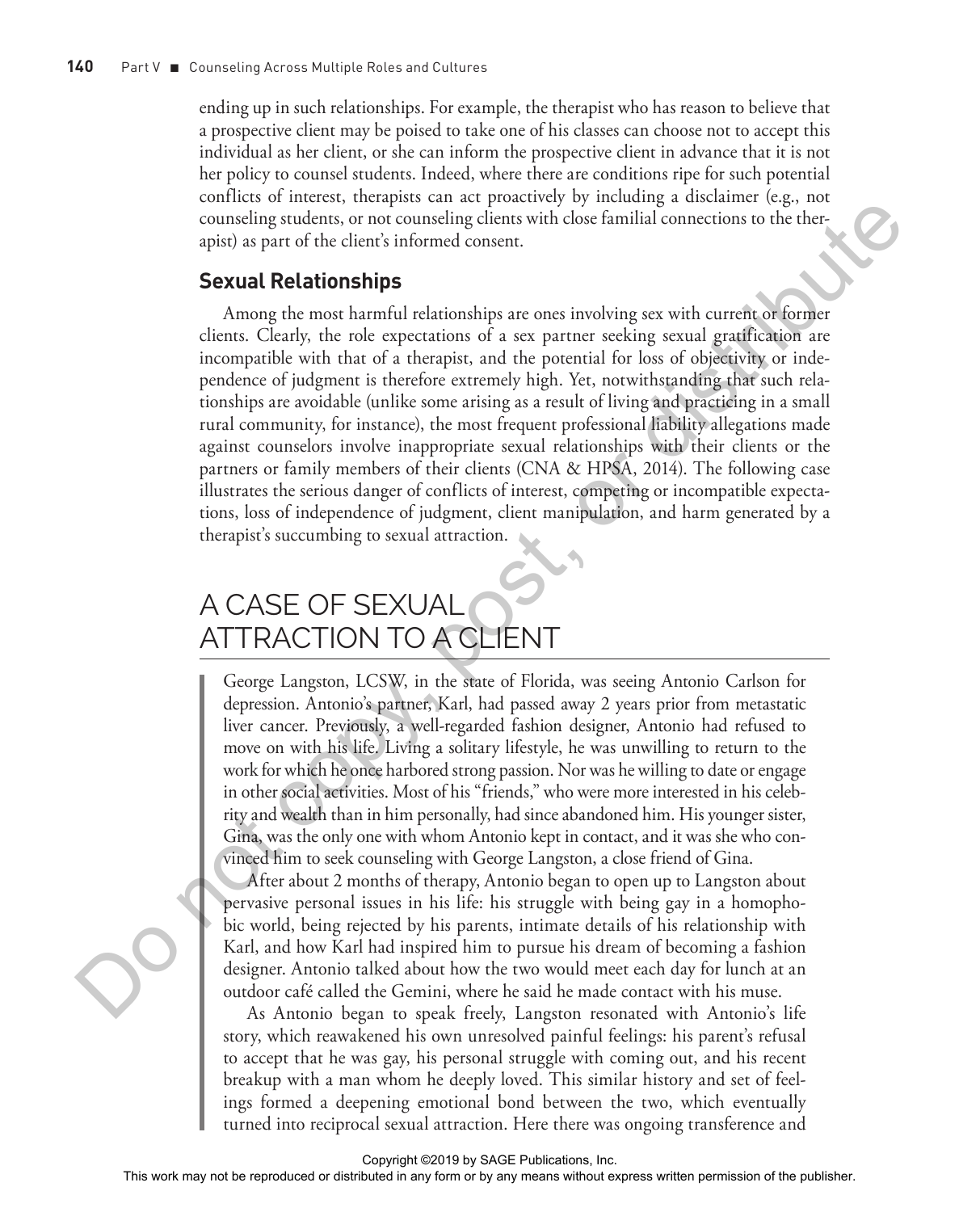counter-transference, but Langston still believed that there was remarkable progress and remained convinced that he could continue to facilitate constructive client change through the counseling relationship.

However, Antonio began to express his love for Langston and a renewed desire to return to work. Rebuffed by Langston, who cautioned Antonio about the importance of keeping their relationship professional, Antonio became enraged, and in the midst of a session, left Langston's office in tears. Fearful that Antonio might do something foolish, he contacted him. Antonio offered to see Langston over lunch and suggested meeting at the Gemini. Unable to convince Antonio to schedule an appointment at the office, Langston reluctantly agreed to meet at the Gemini, and the two dined.

It was evident to Langston that he could no longer counsel Antonio and offered to be friends. Antonio said that he wanted more from the relationship than friendship, and Antonio left the café abruptly leaving Langston sitting alone. Two days later Langston called Antonio; the two agreed to discontinue the counseling relationship, and they began a sexual relationship.

The romantic relationship appeared to be going well. Antonio returned to work, Langston moved in with him, lunched regularly at the Gemini, and Antonio claimed to have, once again, found his muse. However, the depression began to return as the relationship became increasingly contentious. In a particularly heated argument, Langston told Antonio that he "needed to stop feeling sorry for himself because he was gay." Langston collected his belongings, moved out, and the two parted. Six months later, Langston listened to the evening news, which announced that the famous fashion designer had taken his life.

Shaken by the news, Langston referred his clients to another therapist who agreed to take them on and closed his practice. However, after 2 months of quietly grieving the loss of his former client and partner, Langston returned to his practice, this time vowing never again to counsel single, attractive gay men.

# SEXUAL RELATIONS WITH CURRENT CLIENTS

The case of Antonio is edifying with respect to the risks and dangers of entering into sexual relationships with clients. In fact, all states legally proscribe sexual relationships with *current* clients based on the palpable fact that clients, by virtue of their vulnerability, are subject to exploitation by therapists (Morgan, 2013). And all codes of ethics governing psychotherapy back up this proscription. For example, according to the ACA Code (2014, A.5.a), "[s]exual and/or romantic counselor–client interactions or relationships with current clients, their romantic partners, or their family members are prohibited." The American Psychological Association (2016) states succinctly, "Psychologists do not engage in sexual intimacies with current therapy clients/patients" (10.05). And the National Association of Social Workers makes plain that there are no exceptions, even with the claimed "consent" of the client. "Social workers should under no circumstances engage in sexual activities or sexual contact with current clients, whether such contact is consensual or forced" (NASW, 2017, 1.09[a]). The results of the reproduced or distributed in any methods in the results of the control or the results of the control or the results of the control or the components of the publisher. Another or the components are place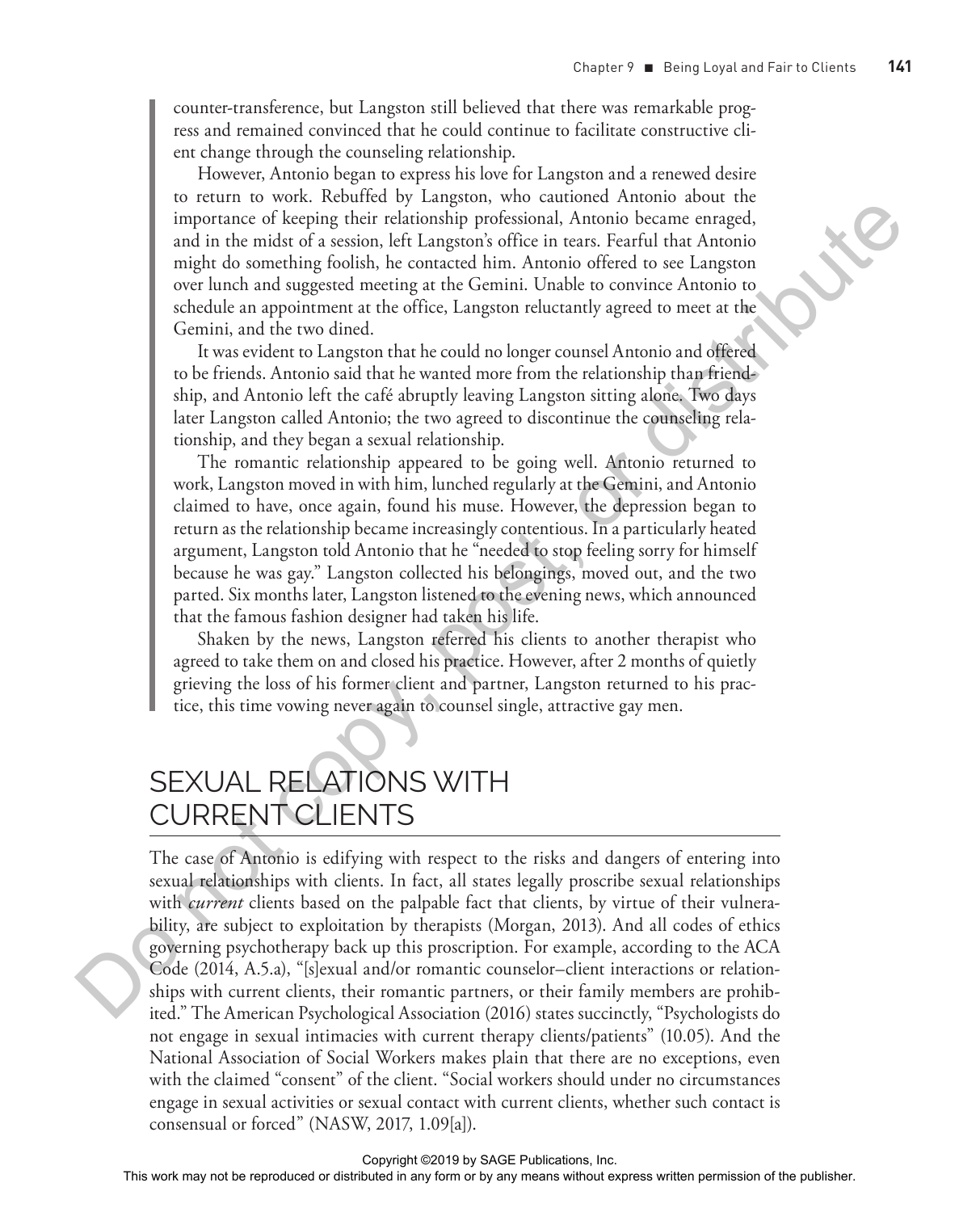# SEXUAL RELATIONS WITH FORMER CLIENTS

This proscription, with qualification, also legally applies to sexual relations with *former* clients. For example, according to Florida statute, "Any psychotherapist who commits sexual misconduct with a client, or former client when the professional relationship was terminated primarily for the purpose of engaging in sexual contact, commits a felony of the third degree . . ." (FS 491.0112[1]); where "sexual conduct" means "the oral, anal, or vaginal penetration of another by, or contact with, the sexual organ of another or the anal or vaginal penetration of another by any object" (FS 491.0112[4][c]). Accordingly, as a Florida mental health practitioner, George Langston is potentially guilty of sexual misconduct, a third degree felony, when he terminates therapy with his client Antonio for purposes of beginning a sexual relationship with him. Further, the legal case may be complicated by the fact that Antonio subsequently commits suicide. Arguably, if a causal connection can be proved to exist between the commission of the felony of sexual misconduct and the subsequent client suicide, it may meet the standards set by Florida statute for third degree murder (FS 782.04[4]). In fact, there is evidence to suggest a possible connection. According to one study of 958 individuals who had engaged in sexual relations with a therapist, 14% attempted suicide and 1% succeeded in committing suicide (Pope & Vetter, 2001).

Further, according to the Florida Administrative Code (64B4-10.003), for purposes of determining whether sexual misconduct has been committed, the therapist-client relationship is "deemed to continue for a minimum of 2 years after termination of psychotherapy or the date of the last professional contact with the client." However, the code adds, "the psychotherapist shall not engage in or request sexual contact with a former client at any time if engaging with that client would be exploitative, abusive or detrimental to that client's welfare." This means that waiting a minimum of 2 years after termination of the therapist-client relationship to have a sexual relationship with the client may not be sufficient to avoid a charge of sexual misconduct. What is also requisite is that such a relationship cannot be shown to be harmful to the client. However, according to the aforementioned study, most of the harms due to sexual intimacy (80% for females, 86% for males), including hospitalization, suicide, and attempted suicide, occurred in cases in which the sexual relationship began *after* termination of the therapist-client relationship (Pope & Vetter, 2001). In our opinion, this evidence militates against establishing a sexual relationship with clients even after waiting a set amount of time. Security and the rest of the rest of the rest or distributed or distributed in any of the relationship was of the rest or distributed in any of the relationship of the rest control or distributed in any form or the publis

According to the ACA Code of Ethics (2014, A.5.c), a sexual relationship with former clients or their romantic partners or family members is prohibited for a period of 5 years after the last professional contact. Further, the therapist must document in writing whether the sexual relationship would in any way be exploitive or harmful to the former client. However, the therapist is arguably not a credible witness regarding whether the relationship would be exploitative or potentially harmful to the client inasmuch as he may have an actual or apparent conflict of interest. Hence, a therapist contemplating a sexual relationship with a former client, even after 5 years, may be justly advised to seek consultation from an impartial colleague about whether the relationship would, indeed, be in any way exploitative or harmful to the former client.

The APA is less stringent than the ACA regarding the length of time a therapist must wait in order to have sexual intimacy with a former client. According to the APA (2016,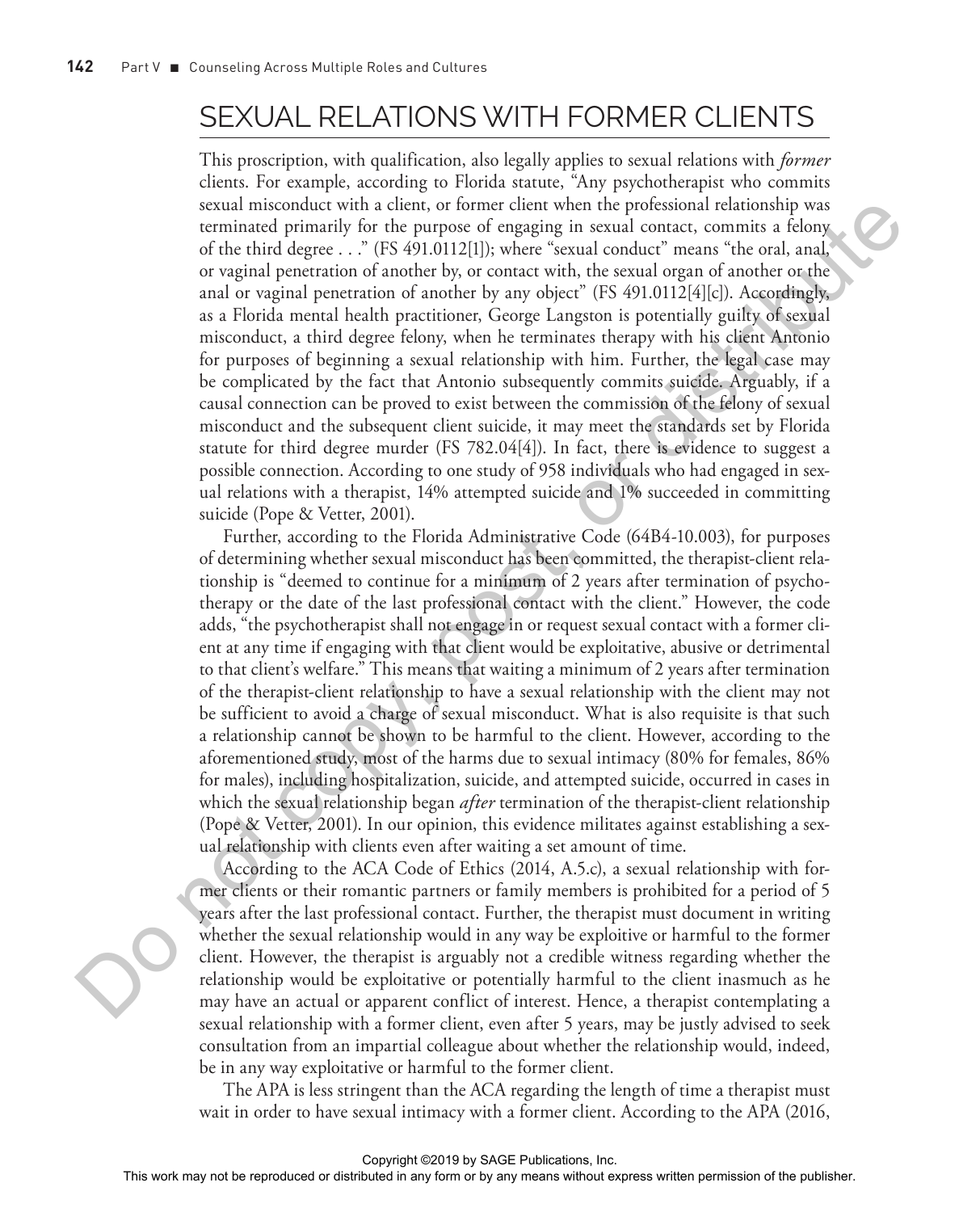10.08), "Psychologists do not engage in sexual intimacies with former clients/patients for at least two years after cessation or termination of therapy." Further, after the 2-year period, the therapist does not engage in a sexual relationship with the client "except in the most unusual circumstances." Again, the practitioner must demonstrate that there has not been exploitation.

However, the APA provides criteria for determining whether the therapist has exploited the client by beginning a sexual relationship. They include: (a) the amount of time transpiring since termination of therapy; (b) the "nature, duration, and intensity" of therapy; (c) the circumstances under which therapy was terminated; (d) the "personal history" and (e) "current mental status" of the client; (f) the probability of "adverse impact" on the client; and (g) any statements the therapist may have made prior to termination about the possibility of beginning a sexual relationship after termination (APA, 2016, 10.08). While the aforementioned criteria appear to provide constructive standards for determining sexual misconduct (e.g., pursuant to Florida statute), the reliance on the therapist, who may be conflicted, to document that these standards have been safely satisfied is problematic, in our opinion. Requiring that the therapist seek consultation with a qualified therapist who can confirm or disconfirm the satisfaction of these standards would offer a more objective determination. Quite clearly, Langston is not prepared to make such an objective determination given his own unfinished business and seeming inability to transcend his countertransference. Inasmuch as the risks of serious consequences arising from sex with former clients are substantial, including attempted suicide and commission of suicide, a virtuous practitioner would avoid a sexual relation with a former client in the first place and, in the very least, would not venture to make such an awesome decision without a competent ethics consult. This work may not the rest of the rest of the rest or distributed in the<br>may not be represented or distributed in a may not be reproduced in a<br>single system or by an any means with the reproduced in a may not be reproduce

The case of George Langston also illustrates the firm basis in both law and ethics for a strong proscription against establishing sexual relationships with former clients. As human beings, therapists are not immune from having strong emotions in their personal relationships, which may be irrational or misdirected. Given the very clear incompatibility of expectations in the role of therapist and that in sexual relationships, it is not remarkable that a therapist who engages in a sexual relationship with a former client might confuse the two to the detriment of the former client and sex partner. In Langston's case, he admonishes Antonio to "stop feeling sorry for himself because he was gay." Here, Langston uses a deeply painful and personal fact disclosed in confidence by a client to his therapist to castigate Antonio for not meeting up to his expectations in their personal relationship. Such a confusion of role relationships is not only a potential problem of having sexual relationships with former clients, but it also is a predictable one, given the imperfect nature of humans. Indeed, it is expecting too much to require therapists never to say or do what they ought not, or to keep their composure without exception, even in the most emotionally and behaviorally challenging occasions of an intimate relationship. This is simply expecting too much; and this underscores the profound importance of not mixing close personal relationships (including but not limited to sexual intimacy) with a therapist-client relationship.

Further, the Langston case demonstrates the magnitude of discriminatory and unfair treatment of clients that can arise in the context of sexual involvement with them. Langston not only fails to help Antonio, but also his personal relationship with him deprives him of the competent therapy he so sorely needs. Thus, there is an inherent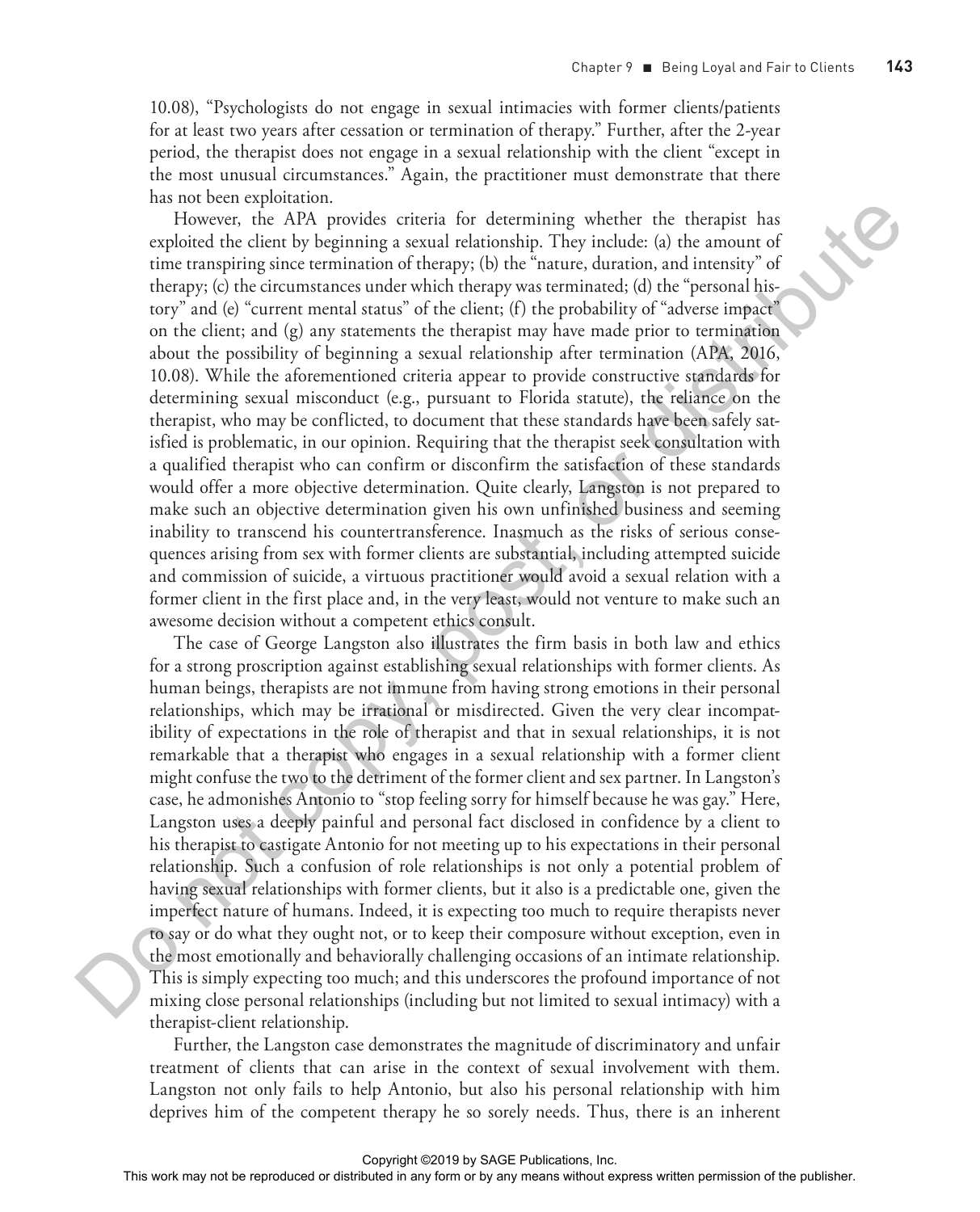inequity arising out of having forged a personal relationship with Antonio. On the one hand, Langston's other clients, with whom he maintains independence of judgment, receive competent counseling services. On the other hand, Antonio, whom he finds to be sexually attractive, receives inferior counseling services, and, in the end, no professional help whatsoever. This treatment is not only damaging to Antonio's best interest (in the end, it cost him his life), but it also is grotesquely unfair.

# SEXUAL ATTRACTION TO CLIENTS

But it is not the sexual attraction per se that creates the problem. As human beings, it is not unexpected that a therapist will occasionally be sexually attracted to certain clients. In itself, sexual attraction need not present a problem so long as the attraction does not impair the therapist's ability to maintain independence of judgment (Cohen & Cohen, 1999). However, this is not the case with George Langston. Unfortunately, his own unfinished business (including parental rejection, his struggle with living authentically as a gay person, and his recent breakup) provides the occasion for countertransference and loss of independence of judgment. Realizing that this is the case is sufficient for referring the client rather than continuing to work with him. Here, the therapist harbors a rationalization that because there has been "remarkable progress" he could continue, under the present circumstances, to facilitate further constructive client change by preserving the counseling relationship. No doubt, it is difficult for Langston to make an appropriate referral. Indeed, he is personally invested; however, the personal investment is what blurs his objectivity. The essential boundary between helping his client overcome his depression and helping himself work through his own psychological problems is breached; thus, there is client manipulation rather than client respect. The client becomes a mere means to promote the therapist's own perceived self-interest rather than an end in itself. Therefore, the sacred trust by which the client trusts the therapist to act to promote his welfare rather than his own self-interest is breached. The record may not be reproduced or the reproduced or distributed in any means with the results with the results with the results with the results of the results of the results with the results with the results of the resu

In the aftermath of Antonio's suicide, Langston decides not to counsel single, attractive gay men. Clearly, a gay man does not present with a tag that says "I'm gay," and Langston would not necessarily surmise that a prospective client is, indeed, gay. Nor would it be appropriate to ask a client if he is gay before accepting him as a client. The problem here underscores the more general problem with attempting to deal with unfinished business by avoiding working it through. Langston is correct that he ought not counsel clients with whom he has a problem that would impair his professional judgment; however, the issue may also be whether he is capable of counseling *any* clients if he cannot work through his issues. For example, Langston's issue includes having been rejected by his parents. However, heterosexuals can also be rejected by their parents. Parental rejection is a *human* issue wherefore the potential for countertransference may still be present across the gamut of client populations. Unfortunately, Langston does not himself seek appropriate counseling, even after the tragic consequences of not having worked through his issues. However, therapists who practice within the boundaries of competence are aware of, and monitor their physical, mental, or emotional problems. They seek assistance when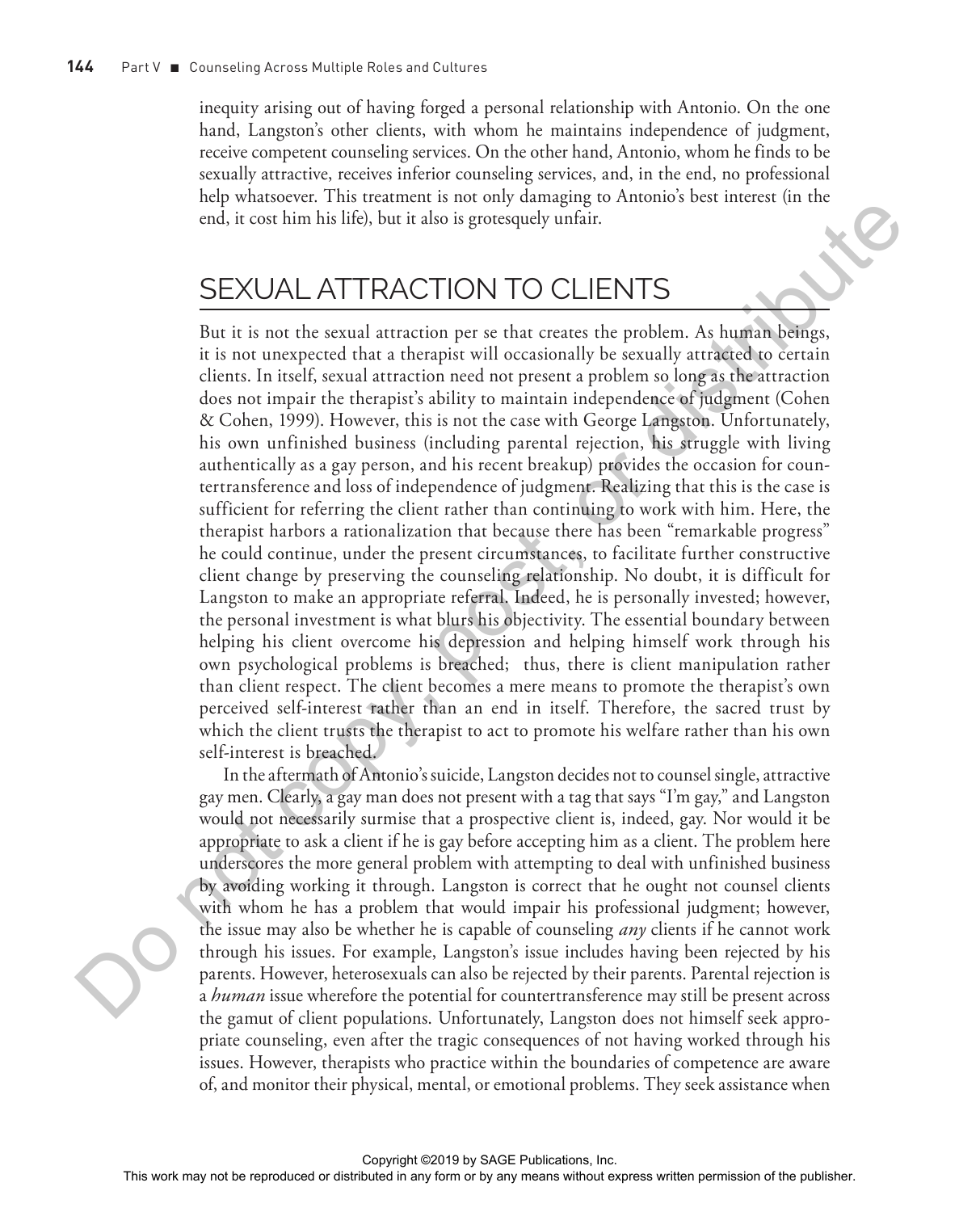such problems impair their professional judgment, *and*, when necessary, they suspend, terminate, or appropriately limit their practices until such problems have been adequately addressed (American Counseling Association [ACA], 2014, C.2.g).

Therapists who confront such potential conflicts appropriately take an inventory of the relevant welfare and interests that are at stake. As discussed in Chapter 3, this can be done by taking account of the stakeholders involved and the welfare and interests that are at stake. Table 9.1 provides an illustration.

| done by taking account of the stakeholders involved and the welfare and interests that are<br>at stake. Table 9.1 provides an illustration.<br>Clearly, a careful, objective articulation of the relevant welfare and interests at stake,<br>as presented in Table 9.1, points to the need to refer the client to another therapist who<br>can competently counsel him. Acting on the sexual interests shared by both stakehold-<br>ers fueled by transference and countertransference would have been seen as destructive<br>of both party's welfare and legitimate interests. Langston has a legitimate interest in<br>providing competent counseling services, and his welfare lies in working through his<br>problems through appropriate channels-by seeking professional help. Continuing to<br>counsel Antonio accomplishes neither. Instead, it has the potential to adversely affect<br>Antonio's welfare—his ability to work through his depression and avoid the injury suf-<br>fered by the termination of much needed therapy. In this light, the best interest of the<br>client is served by terminating the counseling relationship and making an appropriate<br>referral. The option of terminating only to embark on a sexual relationship would have<br>been seen as unequivocally wrong from not only a client-oriented perspective but also<br>from a self-interested and social perspective. From a self-interested perspective, Langston<br>risks criminal charges of sexual misconduct. From a social perspective, he risks contrib-<br>uting to a negative stereotype of therapists as willing to "jump into bed" with their<br>clients. As a mental health professional, Langston owes his profession more than this. |                                                                                                                                                                                                                                                                                                                                                                                                               |
|------------------------------------------------------------------------------------------------------------------------------------------------------------------------------------------------------------------------------------------------------------------------------------------------------------------------------------------------------------------------------------------------------------------------------------------------------------------------------------------------------------------------------------------------------------------------------------------------------------------------------------------------------------------------------------------------------------------------------------------------------------------------------------------------------------------------------------------------------------------------------------------------------------------------------------------------------------------------------------------------------------------------------------------------------------------------------------------------------------------------------------------------------------------------------------------------------------------------------------------------------------------------------------------------------------------------------------------------------------------------------------------------------------------------------------------------------------------------------------------------------------------------------------------------------------------------------------------------------------------------------------------------------------------------------------------------------------------------------------------------|---------------------------------------------------------------------------------------------------------------------------------------------------------------------------------------------------------------------------------------------------------------------------------------------------------------------------------------------------------------------------------------------------------------|
| Stakeholder/Welfare/Interests<br>TABLE 9.1<br><b>Welfare (Positive/Negative)</b><br>Stakeholder<br>Working through his<br>Antonio<br>depression<br>Not being harmed by<br>therapy<br>Langston<br>Working through his own<br>problems by seeking<br>professional help<br>Not being charged with<br>a felony for sexual<br>misconduct                                                                                                                                                                                                                                                                                                                                                                                                                                                                                                                                                                                                                                                                                                                                                                                                                                                                                                                                                                                                                                                                                                                                                                                                                                                                                                                                                                                                            | Interests<br>• Sexual attraction to Langston<br>and starting an affair with him<br>(due to transference)<br>Being served by a competent<br>therapist<br>Having a therapist who does<br>not manipulate or deceive him<br>Providing competent<br>counseling services<br>Sexual attraction to Antonio<br>(due to countertransference)<br>Not contributing to a negative<br>image of the counseling<br>profession |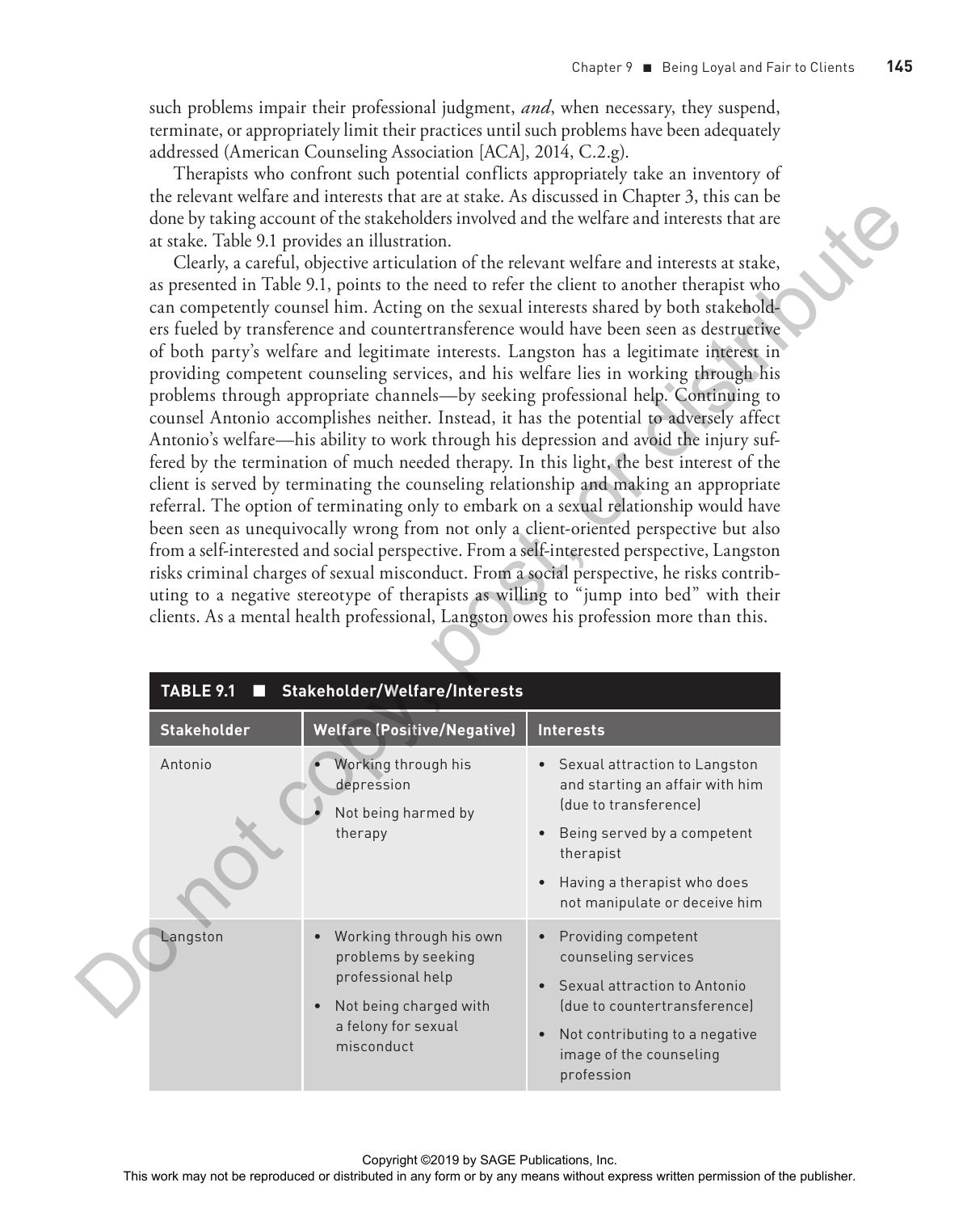Further, Langston has a responsibility to Antonio to inform him of his personal issues when it becomes evident to him that his professional judgment has been impaired by them. Because there may be potential for a client to blame himself for the discontinuation of therapy, Langston needs to be candid with his client. "I have emotional problems dealing with my own personal issues related to my life experiences as a gay man, and I am having a difficult time keeping my personal life separate from the problems you are confronting. When such conflicts arise, it is my professional responsibility to refer you to another therapist." Here, Langston would have made sufficient disclosure so that Antonio would not be misled by his decision to terminate counseling. Unfortunately, Langston chooses to mislead Antonio by presenting the façade that he is acting consistently to promote the welfare and legitimate interests of his client in having a competent therapist who would not manipulate or deceive him.

### ONLINE RELATIONSHIPS

The case of Langston would not have been substantially different if the counseling relationship was a distance one via the Internet. Cyber relationships can involve sexually stimulating chat sessions and conversation and/or cybersex, such as capturing mutual masturbation through a web camera (Smith, 2011). Online sexual relationships with current or former clients have similar proscriptions as do in-person sexual relationships (ACA, 2014, A.5.c). This is because they raise similar emotional issues of attachment and discordant role expectations as do in-person sexual relationships, including jealousy and betrayal (Smith, 2011).

#### **Social Media Relationships**

Social media such as Facebook, Twitter, and Pinterest have also created the occasion for the sharing of personal facts about oneself. While privacy used to be a highly prized value, it has become increasingly less so in cyberspace. One can now "friend" hundreds and thousands of people whom one does not know in person and share with the connected universe very personal facts about oneself. Therapists who get involved with posting to social media need to keep in mind that they may be setting the stage for confusing professional relationships with personal ones. In therapy, personal disclosure is appropriately restricted to information that is relevant to the client's situation. There is, therefore, opportunity to control the extent to which personal information is disclosed. However, social media websites typically permit members of their online communities to post very personal facts about themselves—from provocative photos to anecdotes about sexual encounters to intimate details about their likes and dislikes. Such information, therefore, exceeds the modest limits of disclosure in the professional context. Inasmuch as the Internet is a public facility and these posts may be publicly accessible, therapists who post to such websites raise the potential for blurring the lines between personal and professional relationships. The most may not be represented in the represented in the representation of the publisher and the reproduced in a state of the representation of the representation of the representation of the representation of the most ma

As discussed, apparent conflicts of interests can be just as problematic as actual ones, which means that a therapist who shares intimate personal information online may still feel comfortable with counseling another individual who may have had access to this information. However, the client may not feel comfortable with it or it may have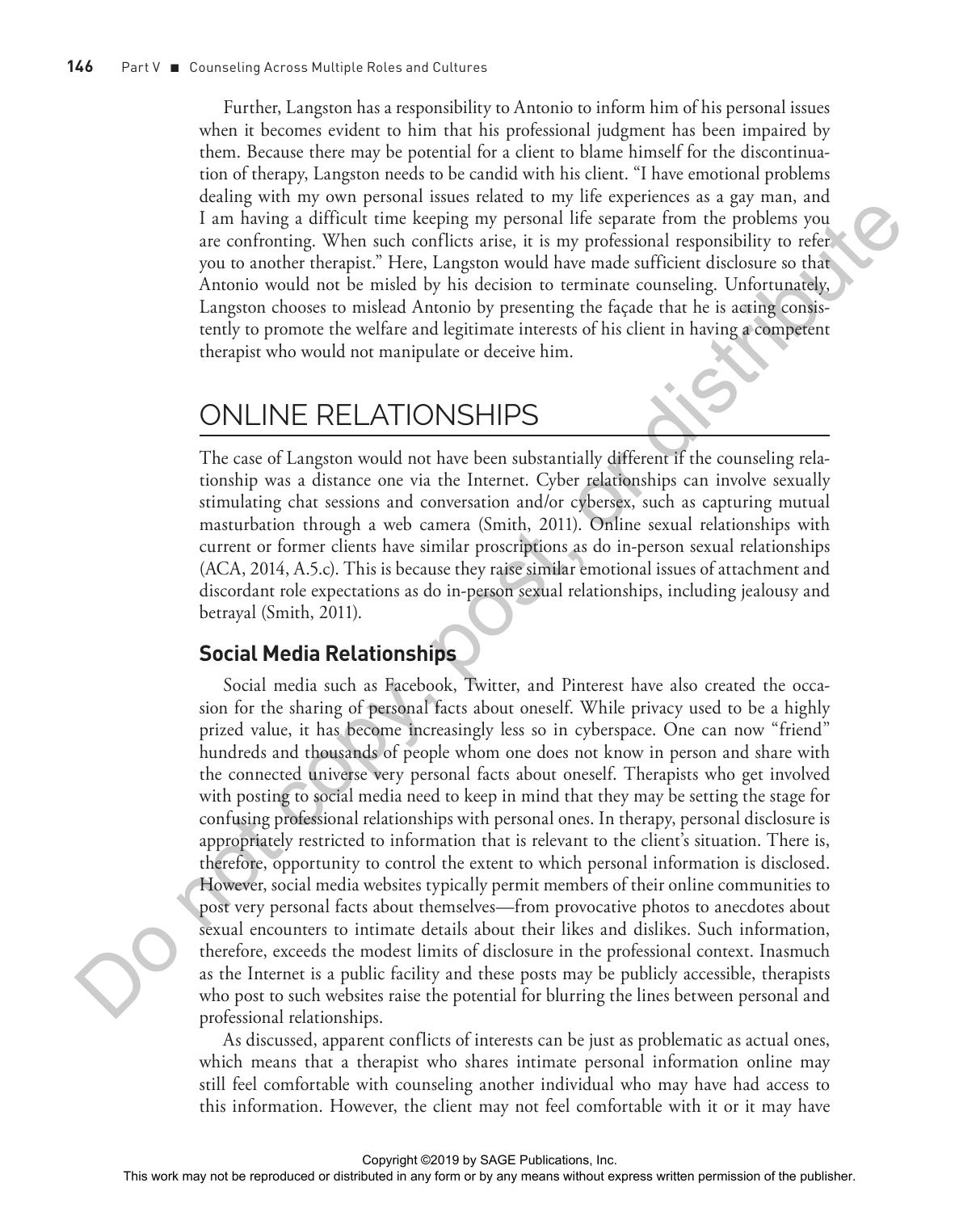repercussions on the therapist-client relationship. For example, a client who learns about her therapist's sexual desires from the Internet or sees the therapist in a sexually provocative pose online may come to think of the therapist as having sexual interests in them or otherwise entertain ideas about the therapist's sexuality that impede therapeutic progress. There is, therefore, abundant need for constraint by therapists in posting things to the Internet. Inasmuch as it is safe to suppose that what gets posted to the Internet stands a strong chance of remaining in some form online, the need for exercise of discretion cannot be overstated.

Therapists should not establish "personal virtual relationships" with their current clients (ACA, 2014, A.5.e), for example, friend them on Facebook; nor should they accept requests from them on professional social media networks such as LinkedIn. Again, such virtual interactions raise the risks of blurring the lines between personal and professional roles. Because LinkedIn or other collegial websites create occasion for establishing professional relationships, which have a different set of expectations than those of the therapist-client relationship (e.g., the exchanging of professional services and employment opportunities), therapists who do not keep such lines separate risk finding themselves in the crosshairs of potentially problematic dual role relationships such as bartering for fees (American Psychological Association, 2016, 6.05) or entering into business or employer-employee relationships with current clients (Cohen & Cohen, 1999).

Conversely, therapists should avoid accepting as clients individuals with whom they already have personal virtual relationships. For example, a therapist should avoid accepting a personal Facebook friend as a client. Again, even if the therapist can maintain independence of judgment, the client may not be so inclined, and the appearance to the client that the therapist has a conflict may be just as damaging as a real conflict.

Therapists should also avoid entering into personal virtual relationships with former clients to the extent that such relationships portend harm to the clients (ACA, 2014, A.5.e). As in nonvirtual (in-person) relationships, embarking on such a consecutive dual role relationship can provide the occasion for blurring of lines between personal and professional relationships because the expectations of each relationship may conflict. Thus, the client may continue to view the therapist as one with whom he can share confidential information to help him confront his behavioral or emotional problems; whereas the therapist may now be seeing the client as an online friend and, thus, no longer a professional charge. In our opinion, because the risks are significant for such role confusions, possible misuse of confidential client information in the context of the personal virtual relationship, and the appearance if not the reality of conflicts of interest, we would caution against entering into such relationships as a general policy. Internot, the<br>annuards as it is also the publisheric map be represented to the hermogen<br>state of syncality in some between or distributed in the result of the<br>stributed in any form or between or distributed in any form or

The American Counseling Association enjoins that therapists who wish to maintain both a professional and personal social media presence should keep separate their personal and professional websites and profiles (2014, H.6.a). However, this may not be sufficient to address the problem of confusing the therapist-client relationship with personal virtual relationships. Therapists may not exercise caution regarding what they post to their personal websites, with whom they share what they post, and how restricted they make access to the personal information on their personal websites. For example, the public option on Facebook permits anyone, even those who do not have a Facebook account, to view one's information while the friends setting permits only friends to see one's personal information (Facebook, n.d.). However, restricting information, as by using the friends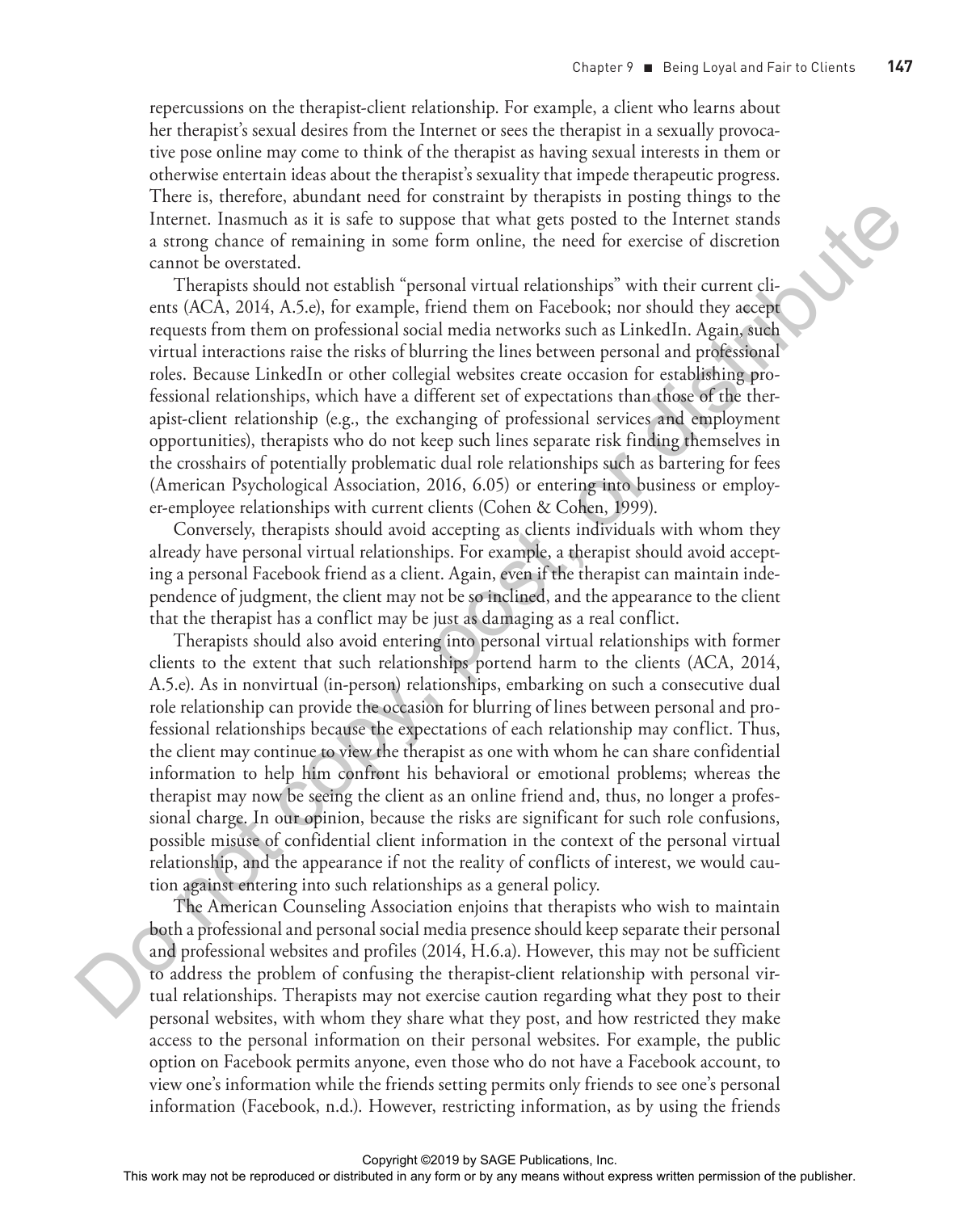setting, still requires meticulous care as to whom one accepts as friends. So keeping personal virtual relationships separate from professional ones is not cut and dried. Of course, having only a professional presence on social media may be the best option for keeping one's personal information separate from one's professional profile.

Respect for clients' self-determination also requires that therapists respect the boundaries of client's privacy regarding their online identities. This means that therapists should avoid initiating social media contacts with clients such as attempting to friend a client. It further requires that therapists do not attempt to view clients' personal online information without their prior consent (ACA, 2014, H.6.c).

## BARTERING FOR FEES

Bartering, that is, exchanging counseling services for goods or services provided by the client, can be potentially problematic because there is potential for confusion of expectations and the perception of conflicts of interest. A client expects her therapist to give undivided attention to her welfare and interests, while there is also potential for the bartering arrangement to create the perception of divided loyalties. For example, the client may believe that the therapist is dissatisfied with the quality of services she has rendered and that this will, in turn, affect the quality of the therapist's counseling services. Further, therapists who truly are dissatisfied with the goods or services provided by the client may encounter an actual conflict of interest. For example, suppose the client is providing lawn services in exchange for counseling; however, the client is not trimming bushes adequately or leaving trimmings on the property instead of hauling them off according to their agreement. Under such a situation, the therapist may be hard put to express dissatisfaction with the client's lawn services without alienating him or otherwise introducing a potentially damaging element into the therapist-client relationship. This work may not be repress that the control or distributed in any chemical chemical state of the reproduced or distributed in any form or by any means with chemical chemical chemical chemical chemical chemical chemical

On the other hand, according to Zur (2016), bartering can have positive therapeutic benefits, such as helping a poor client overcome low self-esteem and shame by proving to the therapist that she has talents and/or resources that can be beneficial. Further, it is already a norm for some cultures such as Hispanic, Native American, and some agricultural communities (Zur, 2016). However, being a norm does not necessarily mean that it does not create the potential for harm. Nor is it necessarily the case that a client who gains a sense of self-worth through the provision of goods or services is necessarily making therapeutic progress; for the sense of self-worth attained is a conditional one based on such abilities or resources rather than one of unconditional self-acceptance (Ellis, 2001).

Nevertheless, in poor communities where money is a scarce resource, but talents, skills, and tradable assets are plentiful, bartering for fees may be an accessible option for receipt of needed counseling services. According to the ACA (2014, A.10.e), in such cases, therapists should enter into a bartering arrangement only if the client requests it, the arrangement has not resulted in client exploitation or harm, and it is an accepted practice in the given community. Further, therapists should discuss with the client potential problems that can arise when distinct roles having competing expectations are combined and document the arrangement in a clearly articulated, written contract.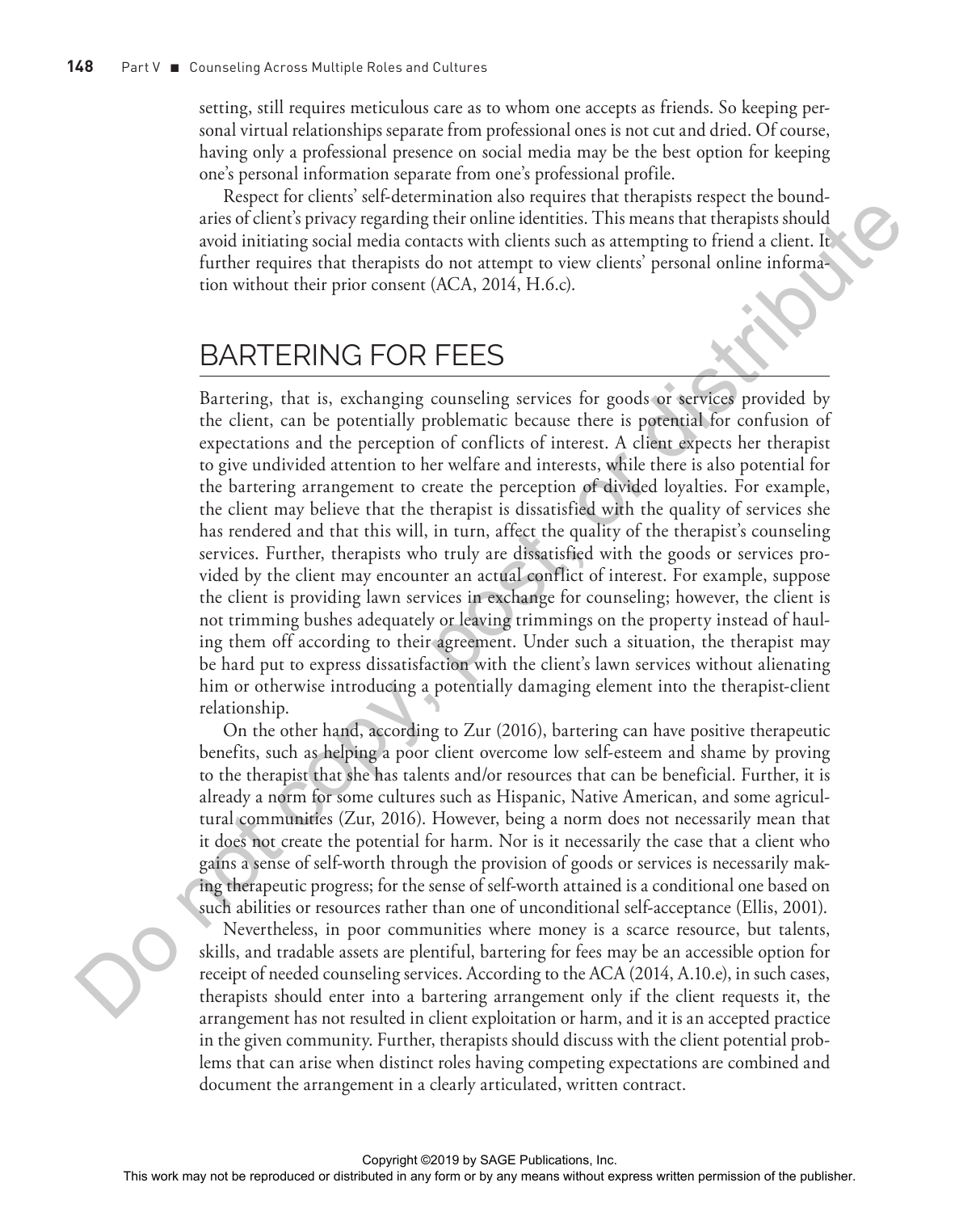# PRO BONO COUNSELING SERVICES

While therapists are not reasonably expected to work entirely without compensation, a possible alternative to bartering for fees in certain cases is the provision of *pro bono* counseling services to a percentage of indigent individuals who are in serious need of therapy. Such services are provided free of charge. Indeed, a fair-minded therapist welcomes the opportunity to help clients who are in serious need of therapy who would otherwise not receive it. For, it is not the amount of money clients have that determines whether or not they are worthy of receiving therapy; it is their psychological need for such services. The fair therapist understands this, and is willing to sacrifice some measure of monetary gain for promotion of client best interest.

Codes of ethics in the mental health professions have also recognized the value of providing pro bono counseling services. For example, in its Introduction, the ACA Code of Ethics states, "[C]ounselors are encouraged to contribute to society by devoting a portion of their professional activities for little or no financial return (pro bono publico)." In explicating its core aspirational principles or values, the NASW's Code of Ethics (2017) similarly states, "Social workers are encouraged to volunteer some portion of their professional skills with no expectation of significant financial return (pro bono service)." However, these codes provide no explicit guidelines on how to fulfill such virtuous aspirations. For example, what sort of work might qualify? How many hours of pro bono services would be appropriate? Sing termines or a procedure or distributed in the act in serious medicination or the publisher or distributed or distributed in any form or by any means with the received or distributed in any form or the publisher. The

In contrast, there are professional standards that have been set elsewhere. For example, the legal profession recognizes a professional responsibility to render 50 hours of pro bono legal services each year. According to Rule 6.1 of the American Bar Association's Model Rules of Professional Conduct (2016),

[e]very lawyer has a professional responsibility to provide legal services to those unable to pay. A lawyer should aspire to render at least (50) hours of pro bono publico legal services per year.

Using 50 hours as a benchmark, therapists might similarly strive to advance the service goal encouraged by codes of ethics such as the ACA and NASW codes.

Programs such as the Pro Bono Counseling Project (2016), established in 1991 to provide pro bono counseling services to Maryland residents in need, can serve as a model for focusing attention on underserved populations. For instance, it has special programs for:

- Caring for the Caregivers
- Parenting Alone: Building Healthy Families
- Private Counseling for Public Service
- The Jean Steirn Cancer Program
- Transition & Depression: Elderly & Underserved
- Victims of Violence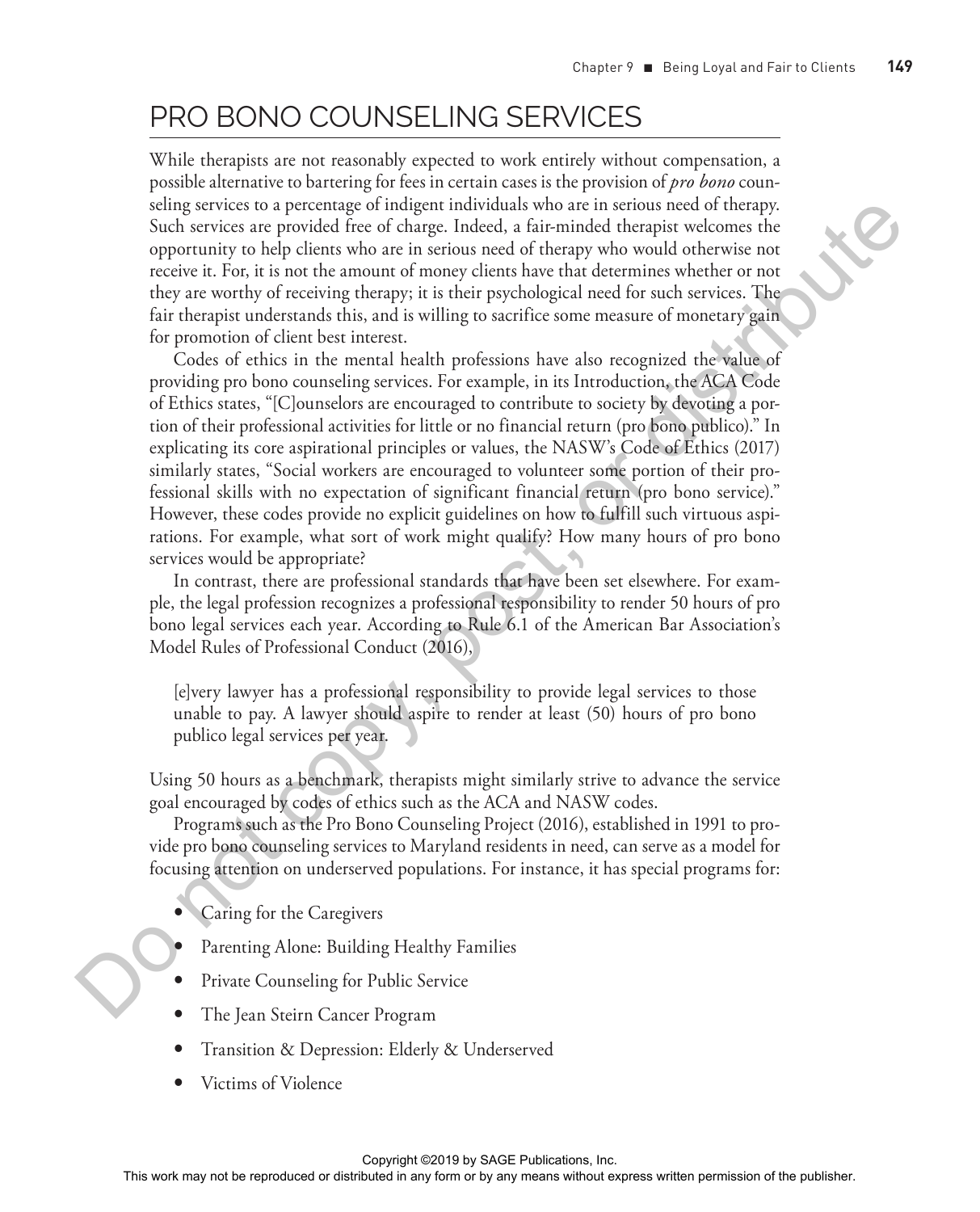Therapists can contact organizations (e.g., hospitals, nursing homes, assisted living facilities, prisons, Veterans Affairs, and other federal or state agencies) that serve underserved, indigent populations who would otherwise not receive needed therapy. Here, the standard for determining whether pro bono counseling services are warranted is the seriousness of the need. Thus, an individual who is having a crisis coping with an end-oflife decision may need pro bono counseling more immediately than an individual who is temporarily unemployed but not in crisis mode.

### SLIDING SCALES

Fair practitioners are also prepared to provide a sliding scale of fees commensurate with the client's ability to pay (Cohen & Cohen, 1999). The ACA Code of Ethics (2014, A.10.C) provides that, when legally permitted, counselors adjust their fees to accommodate client's ability to pay. Similarly, according to the NASW's Code of Ethics (2017, 1.13[a]), in setting fees, "consideration should be given to clients' ability to pay." Here, we are referring to clients who do not have mental health insurance. Clients who have mental health insurance would still need to pay for deductibles unless the health care company was willing to waive the fee (Chamberlin, 2009).

There has, however, been controversy in the past about the fairness of sliding scales. For example, in 2008, the ACA Chief Professional Officer stated,

Nothing in the ACA Code of Ethics prohibits the use of a sliding fee scale. However, the ACA Ethics Committee recommends against using a sliding scale. Why? Because it is discriminatory. A sliding fee scale charges people with larger incomes more for the exact same service that is being provided to clients with lesser incomes. (Walsh & Dasenbrook, 2008)

We submit that this argument engenders a confusion between equity and equality. While a wealthier individual may pay more for the same service under a sliding scale arrangement, this inequality is not necessarily an iniquity. As discussed in Chapter 2, the Justice Standard enjoins that *relevantly* like cases be treated alike and relevantly unlike cases be treated differently (Feinberg, 1973). For the purpose of the provision of counseling services, the standard of relevance is the need for counseling, not the amount of money one has. The fact that two clients with different financial means may be treated differently does not, therefore, necessarily make the disparate treatment unjust unless one of the two is being deprived of needed services or is receiving inferior services. To the contrary, it is unjust to provide competent counseling services to one individual but not to another because the former has more money than the latter. If relying on a sliding scale in distributing mental health care is "discriminatory," it is not *unfairly* discriminatory. It is unfairly discriminatory to allow the wealthy to receive competent (mental or physical) health care services while allowing those with less money but equal need to go without such services. Again, need, not money, is the ethically relevant criterion for doling out health care. While fair-minded therapists cannot eliminate the systemic iniquity that The decision may note by both controlline may not be reproduced to the reproduced or distributed in any form or both  $\sim$  Barry and the publisher and the publisher or the publisher. The publisher of the publishers are als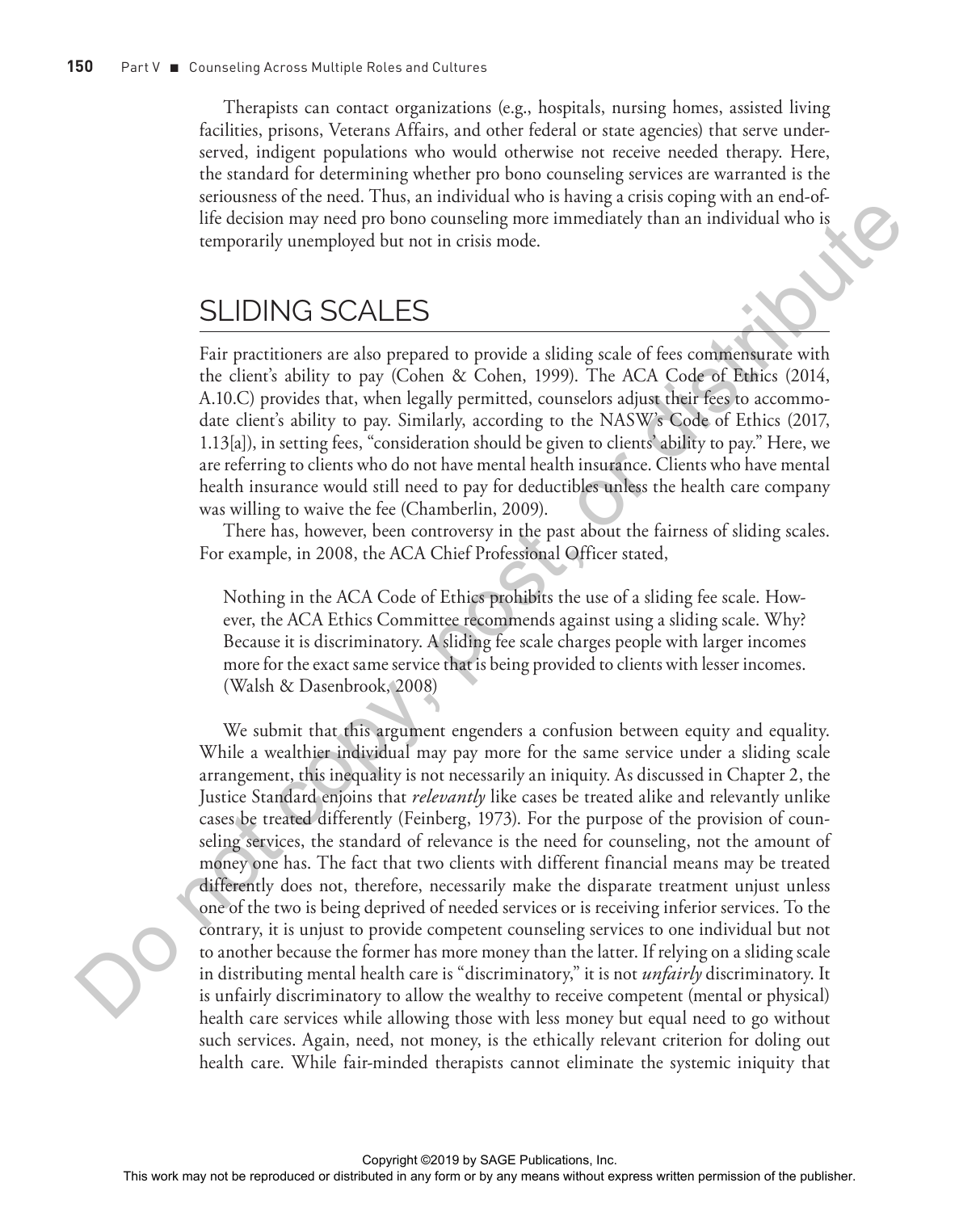currently pervades our health care system, they can contribute to a more equitable system by providing a sliding scale commensurate with clients' ability to pay.

### RECEIVING GIFTS FROM CLIENTS

Not uncommonly, therapists are also the recipients of gifts from clients. Unlike bartering, which always involves reciprocal arrangements discussed and agreed on in advance, therapists may not anticipate or agree in advance to accept a gift from a client. The client's motivation for offering the gift may be to express gratitude or respect, and it may be motivated by custom or ritual according to the client's culture (Corey, Corey, & Callanan, 2011; Zur, 2015). As such, therapists should consider the cultural context in which the gift is offered (ACA, 2014, A.10.f). Ordinarily, accepting small gifts having symbolic import whose monetary value is low, such as candy, flowers, or fruit, would be acceptable; whereas accepting gifts that have relatively high monetary values, for example, a television set, airline tickets, or a computer, would be unacceptable. As in bartering for services, accepting valuable gifts runs significant risk of generating competing expectations that can strain independence of judgment of both client and therapist. For example, a client may expect his therapist to give him priority over other clients; or he may worry that the therapist may not like the gift enough. Conversely, the therapist may have an uncomfortable feeling that she "owes" the client a debt of gratitude, or that the client has such expectations (Cohen & Cohen, 1999). FICC-IVIVIV CHIT is the reproduced or distributed in a state of the reproduced in a state of the results and the state of the state of the state of the state of the state of the state of the publisher. The comparison of t

The timing of gift giving can also be significant (Zur, 2015). For example, after termination of therapy, receiving a small symbolic gift is more likely to be innocuous than if the gift is given in the midst of a client's working through her issues. In the latter case, the gift itself may take on additional meanings related to the client's issues. For example, a client who is working through a self-destructive demand for approval may be seeking the therapist's approval in providing a gift, even if it is an inexpensive one, such as a homemade cake.

Thus, in deciding whether or not to accept a gift from a client, a therapist should consider such facts as the gift's cultural significance, its monetary value, the motivation for offering it, and the timing of the offer. Empathetic, morally sensitive therapists understand that rejecting the client's gift can chill the therapist-client relationship. However, if the therapist determines that it would be inappropriate to accept the client's gift, the therapist should discuss with the client her reasons for not accepting the gift. As in the case of multiple or dual relationships where there is significant potential for loss of independence of judgment, actual or apparent conflicts of interest, or conflicting expectations, the virtuous therapist acts mindful of the client's best interest in maintaining the therapist-client trust.

As discussed in this chapter, the cultural background of clients can be an important factor in deciding how to treat gift giving or other dual or multiple role relationships that may place a strain on the therapist's independence of judgment or lend an appearance of such. The next chapter, accordingly, examines more closely the need to demonstrate respect for the cultures of diverse client populations (multiculturalism) in the counseling relationship. More specifically, it examines the importance of multicultural training for beginning therapists in the context of the supervisory relationship.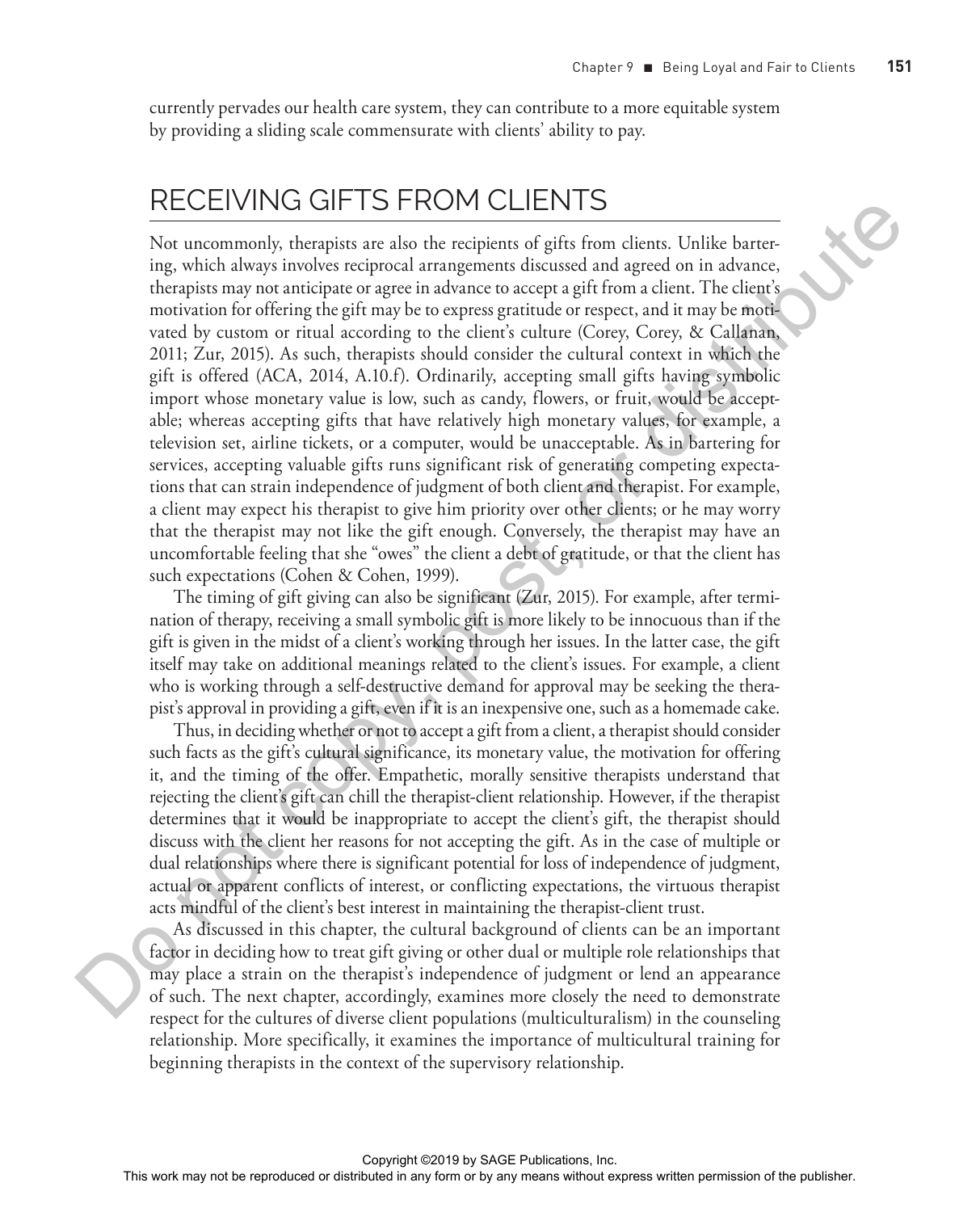### **Questions for Review and Reflection**

- 1. What does it mean to maintain independence of judgment, and why is it important in counseling?
- 2. What does it mean to have a conflict of interest? What is the difference between an actual and an apparent conflict of interest? Does the fact that the latter conflict of interest is only apparent mean that it cannot be problematic? Explain.
- 3. What is a dual role relationship? What is a multiple role relationship? Provide an example of each that is not provided in this chapter. Does either of these relationships involve a conflict of interest, real or apparent? Is either of these relationships problematic? Explain.
- 4. What factors can make a dual or multiple role relationship problematic?
- 5. How might a counseling relationship in a rural community lead to potentially problematic dual or multiple role relationships? What can be done to avoid or reduce the possibility of such problems?
- 6. What is a nonelective dual or multiple role relationship and how can they be problematic? Provide at least two examples. What can be done to avoid or reduce the possibility of such problematic relationships?
- 7. In the case of George Langston, Antonio's sister, Gina, is a close friend of Langston. Is such a dual role relationship potentially problematic? Explain.
- 8. What type of dual role relationship discussed in this chapter is encumbered by an exceptionally high number of liability claims

filed against counselors? Why are such relationships so problematic?

- 9. What do state laws and codes of ethics unequivocally have to say about sex with current clients? What does the American Counseling Association (ACA) Code of Ethics state about sex with former clients? What does the American Psychological Association (APA) Code state?
- 10. What standards does the APA provide for determining whether sex with a former client is exploitative? List them.
- 11. In your estimation, does a therapist have at least an appearance of conflict of interest in attempting to document the acceptability of entering into a sexual relationship with a former client? If not, explain. If so, what might a therapist in such a situation do to avoid the appearance of conflict with respect to documenting the decision? Court may be reproduced or the reproduced or distributed or distributed in any produced or distributed or distributed in a produced in a multiplum in a produced in a produced in a produced in a produced in a produced in a
	- 12. In the case of George Langston, in your estimation, does Langston commit sexual misconduct pursuant to Florida state statute? Explain.
	- 13. Is there any empirical evidence that sex with former clients can be harmful?
	- 14. After Langston begins a personal relationship with Antonio, at one juncture he states, "Stop feeling sorry for yourself because you are gay." What problem does this illustrate about establishing personal relationships with former clients?
	- 15. In what way or ways is Langston's personal involvement with Antonio unfair or unjust?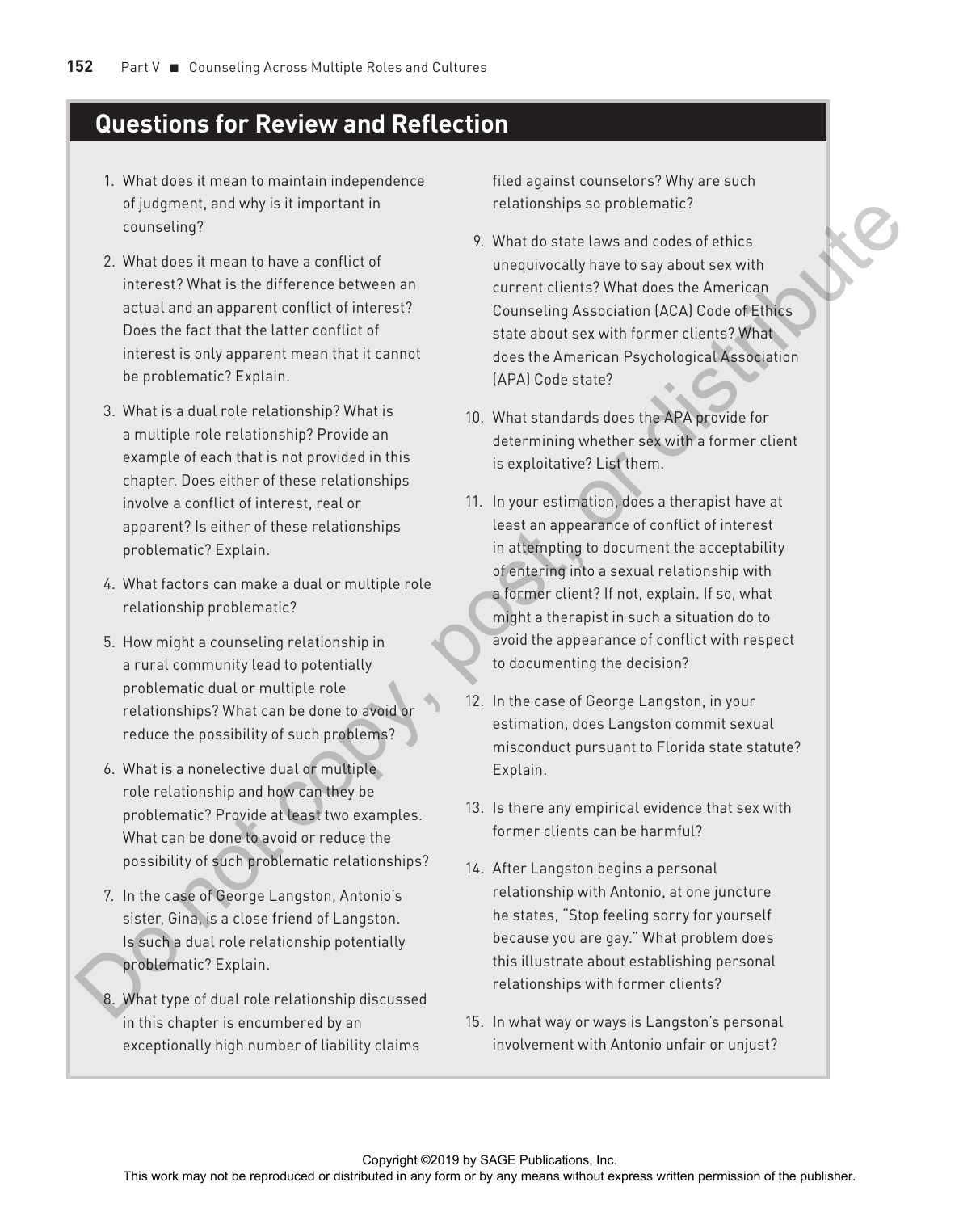- 16. Is sexual attraction to a client in itself a sufficient reason to refer a client? Is sexual attraction in the case of George Langston problematic? Explain.
- 17. What role does Langston's countertransference play in the problematic nature of his dual role relationship with his client?
- 18. In the aftermath of Antonio's suicide, Langston decides not to counsel single, attractive gay men. Is this a satisfactory way of dealing with his issues? Explain.
- 19. What is the advantage of doing a stakeholder analysis such as the one provided in Table 9.1? If Langston had, contrary to fact, prepared such an analysis, what ethical decision would it have supported? Why? In answering this question, consider the primary client responsibilities as well as the other-regarding and self-regarding responsibilities discussed in Chapter 3. The produced or the control or distributed in any first may not be reproduced to the publisher or distributed in any means with the publisher of the publisher of the publisher of the publisher of the publisher of the publi
	- 20. Does Langston have a responsibility to Antonio to inform him of his personal issues when it becomes evident to him that his professional judgment has been impaired by them? Explain.
	- 21. Can online sexual relationships with clients be as problematic as physical ones? Explain.
	- 22. What potential problems are raised when counselors post very personal facts about themselves or photos of themselves (not necessarily restricted to sexually provocative ones) on the Internet? How should therapists address such potential problems?
	- 23. Is it acceptable for therapists to establish virtual friendships with current clients? What about former clients? Explain.
- 24. Is it acceptable for therapists to accept as clients individuals with whom they have had virtual friendships? Explain.
- 25. What does the ACA maintain about having both a personal as well as professional presence on the Internet? Is the ACA's response adequate? Explain.
- 26. Is it okay for therapists to view clients' personal online information or to friend their clients? Explain.
- 27. Is bartering for fees ever acceptable? Are there any potential risks in such arrangements? Can they have any positive value? Explain. What does the ACA say about bartering for fees?
- 28. Do therapists have a professional responsibility to provide pro bono counseling services, that is, services rendered without remuneration to poor clients? If not, why not? If so, in what ways might a therapist discharge such a responsibility?
- 29. Is it fair for therapists to provide sliding scale fees to their clients based on their ability to pay for counseling services? Why or why not? What did the ACA Ethics Committee in 2008 claim about such fee arrangements? Was its argument for its position a convincing one? Explain.
- 30. Is it ever ethically acceptable to accept a gift from a client? If not, why not? If so, what factors should be considered in deciding whether or not to accept the gift? Provide examples of gift giving to illustrate your response.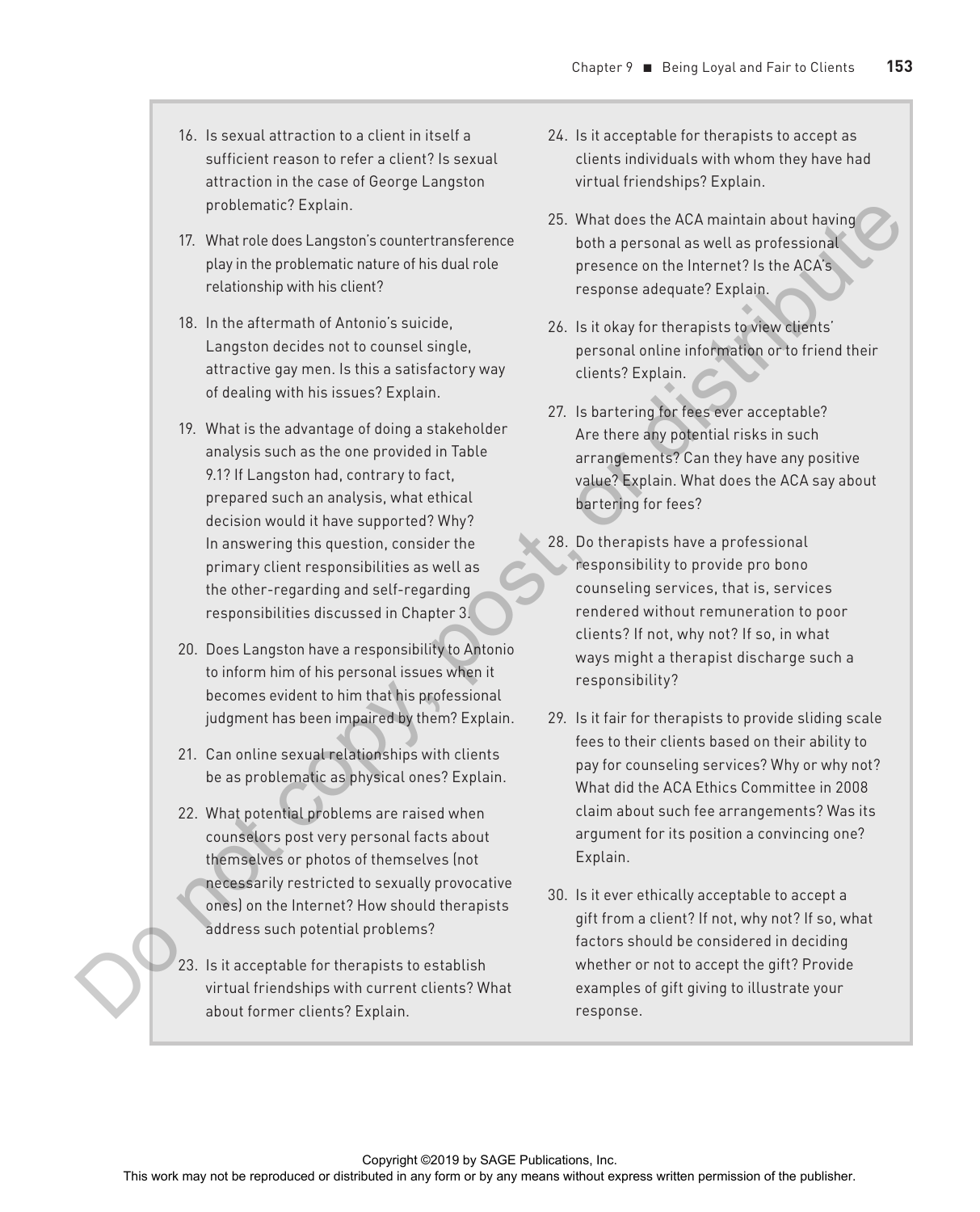### **Cases for Analysis**

1. Alberta Seabrook is a licensed mental health counselor who has a large teenage clientele. One of her clients, Bettina, age 15, was referred to counseling as part of a misdemeanor diversion program because she is caught shoplifting. Seabrook is developing a good rapport with her client, and Bettina is beginning to make progress toward her goals in therapy. Yesterday, Seabrook heard her own daughter's phone ring and looked at the screen. The missed caller's name was displayed and it read "Bettina." Alberta stood still in shock. "How many teenage *Bettinas* could there be in our town?" she asked herself. Alberta now wants to question her daughter about her new friend, but doesn't want to disclose that she has a client with the same name. Furthermore, Seabrook is alarmed that her daughter may be friends with a girl who shoplifts and Seabrook does not want her daughter to associate with Bettina. All this is further complicated by the fact that if Seabrook's daughter is, indeed, friends with Seabrook's client, then a nonelective dual role relationship will be in place. What should Seabrook do? What are her ethical responsibilities? To whom does Seabrook have primary responsibility, her client or her daughter? Should Seabrook mention to her daughter or her client that she knows that her daughter has a new friend named Bettina. Could this question, if asked of Seabrook's daughter, violate client confidentiality in any way? Controlling the large between the transitional controlling the species of the publisher and publishers and the means with the means with the any form of the publishers and the means with the publishers of the publishers w

2. Diana Duncan is a clinical psychologist who is a professor in a private college. She also maintains a small private practice. Duncan is careful not to take as clients anyone who is presently a student at the college or who plans to attend her college. At the very beginning of the fall semester this academic year, a student in one of Duncan's classes

waits after class to speak to her. "Hi, Dr. Duncan. My name is Dennis Burgess. I'm so glad to finally meet you. You were my wife's therapist. She's Isla Burgess. She still talks about you, and it's been a year already since she finished therapy."

Duncan is very surprised by this disclosure and tells Dennis that she is glad to meet him, but that she has concerns about having him as a student in light of his relationship with a former client of hers. She suggests that he register for another section of the same class with another instructor. Dennis states that his wife is fully aware that he is enrolled in Duncan's class and she is okay with it. He maintains that he wants to remain in Duncan's class. Duncan remembers that Dennis's wife had worked on issues relating to verbal abuse and is concerned because the class that he is now enrolled in covers that topic. She wonders whether Dennis might bring up topics in class that have relevance to his own marital situation. What do you think Duncan should do in this situation? Does she have a legal or ethical right to acknowledge that Isla, Dennis's wife, was, in fact, her client? Does Duncan have an ethical right or responsibility to contact Dennis's wife? Who are the stakeholders in this situation? What are some of the possible dangers of this dual role relationship?

3. Simeon Lemon is a 28-year-old male who is receiving counseling from Irene Waters, a licensed mental health intern. Waters is 26 years old. Both Lemon and Waters are single. One Friday night, the two happen to be at the same local club and Lemon strikes up a conversation with Waters. Waters is at first hesitant to socialize with Lemon and tells him that their socializing is unprofessional. Later that night, after both consume several drinks, Lemon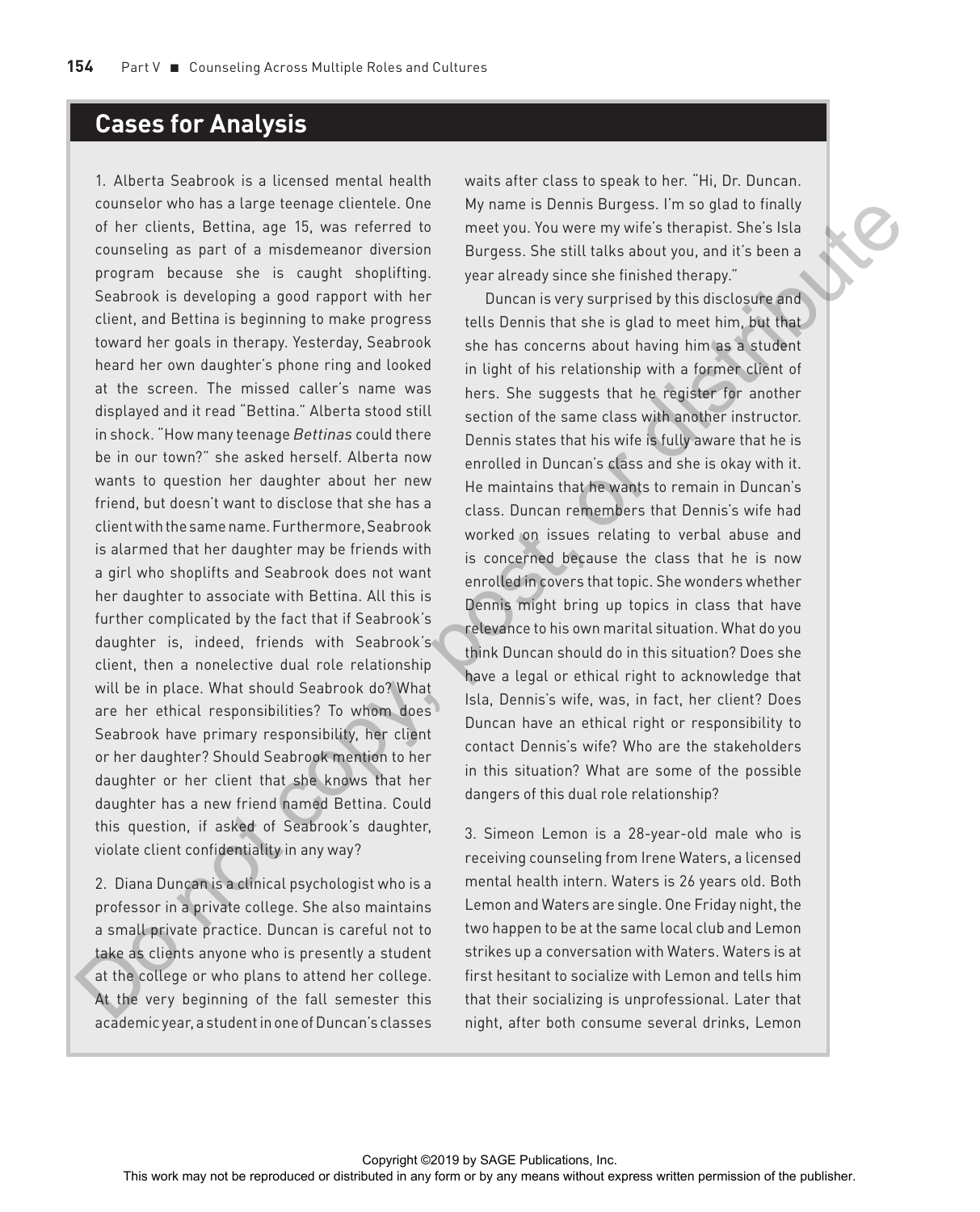asks her to dance and she consents. At his next session the following week, Lemon tells Waters that he "really likes her" and is discontinuing his therapy with her so that the two can date. Waters explains that she should not have danced with Lemon and must refer him to another therapist because of the nature of what happened on Friday night. Lemon states that he will not see another therapist and will report Waters to her supervisor if she refuses to date him. Waters fears that her conduct will lead to professional censure and that she will not be able to become licensed. What should she do at this point? What are her ethical or legal responsibilities at this juncture? What might be the possible role of Waters' clinical supervisor? How would a virtuous therapist proceed?

#### **References**

- American Bar Association, Center for Professional Responsibility. (2016). *Model rules of professional conduct*. Chicago, IL: Author. Retrieved from https://www.americanbar .org/groups/professional\_responsibility/ publications/model\_rules\_of\_professional\_ conduct/model\_rules\_of\_professional\_ conduct\_table\_of\_contents.html The reproduced or the relationship of the relationship or the selective permission or between  $\approx$  and the relationship of the relationship of the publisher of the publisher. This means were apply to the relationship of t
	- American Counseling Association. (2014). *ACA code of ethics.* Alexandria, VA: Author.
	- American Psychological Association. (2016). *Ethical principles of psychologists and code of conduct*. Washington, DC: Author. Retrieved from http://www.apa.org/ethics/ code/?item=11#805
	- Bayles, M. D. (1989). *Professional ethics* (2nd ed.). Belmont, CA: Wadsworth.
	- Burgard, E. L. (2013). Ethical concerns about dual relationships in small and rural communities: A review. *Journal of European Psychology Students*, *4*, 69–77.
- Chamberlin, J. (2009). How to offer a financial break: Six ways psychologists can help patients who can no longer afford therapy. *Monitor on Psychology*, *40*(1). Washington, DC: American Psychological Association. Retrieved from http:// www.apa.org/monitor/2009/01/fees.aspx
- CNA & HPSA. (2014). Understanding counselor liability risk. Retrieved from http://www.hpso .com/Documents/pdfs/CNA\_CLS\_COUNS\_ 022814p\_CF\_PROD\_ASIZE\_online\_SEC.pdf
- Cohen, E. D., & Cohen, G. S. (1999). *The virtuous therapist: Ethical practice of counseling and psychotherapy*. Belmont, CA: Wadsworth.
- Corey, G., Corey, M., & Callanan, P. (2011). *Issues and ethics in the helping professions*. Belmont, CA: Brooks/Cole.
- Davis, M. (1982). Conflict of interest. *Business and Professional Ethics Journal*, *1*(4), 17–27.
- Ellis, A. (2001). *Feeling better, getting better, staying better: Profound self-help therapy for your emotions.* Atascadero, CA: Impact.